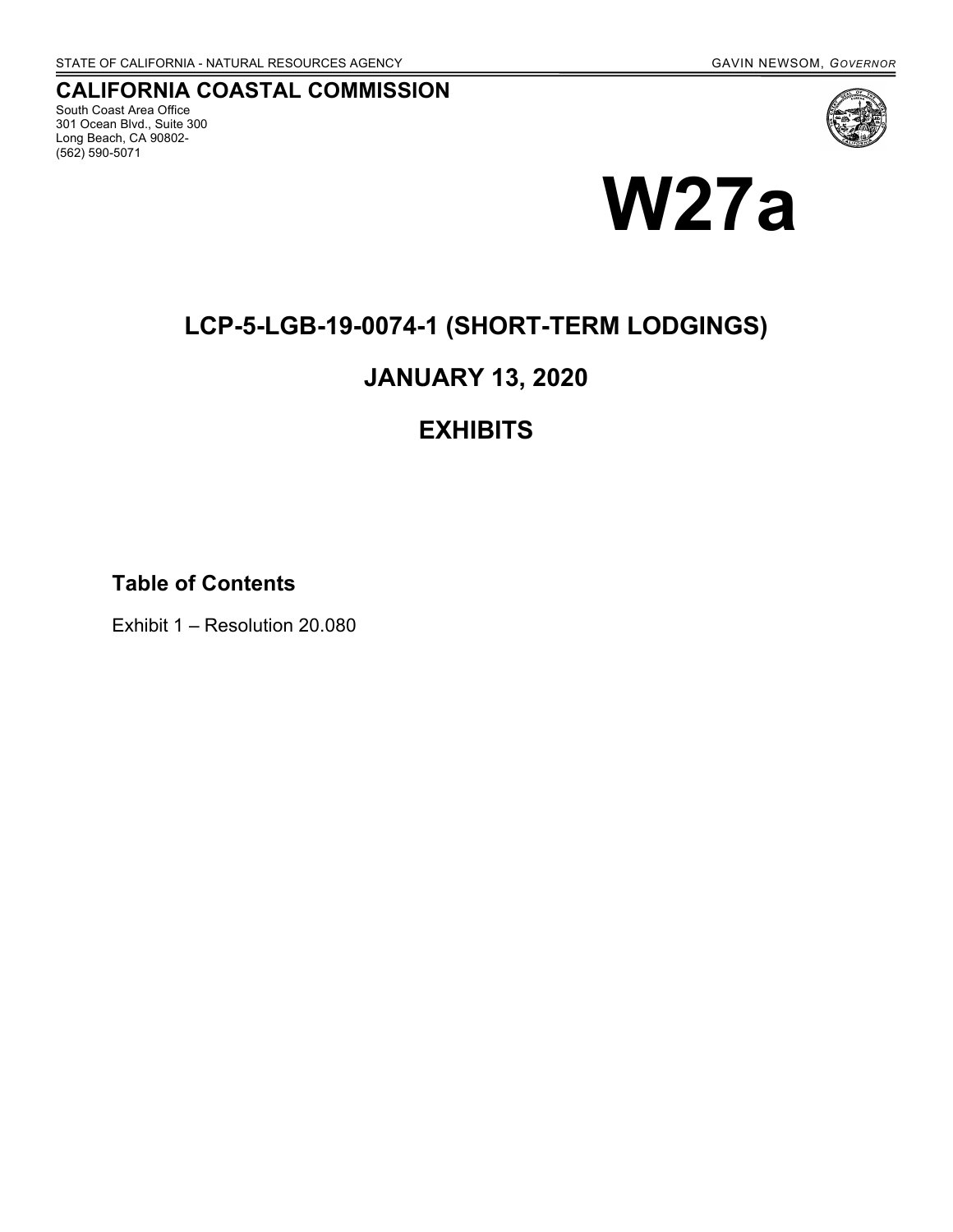### **Coastal Commission Exhibit 1** Page 1 of 23

1

 $\overline{2}$ 

3

4

5

6

7

8

9

10

11

12

13

14

15

16

17

18

19

 $20<sup>1</sup>$ 

21

22

23

24

25

26

27

28

#### **RESOLUTION NO. 20.080**

A RESOLUTION OF THE CITY COUNCIL OF THE CITY OF LAGUNA BEACH, CALIFORNIA, ADOPTING LOCAL COASTAL PROGRAM AMENDMENT 15-2254 AS MODIFIED BY THE CALIFORNIA COASTAL COMMISSION RELATING TO THE REGULATION OF SHORT-TERM LODGING, AND REQUESTING A DETERMINATION OF THE EXECUTIVE DIRECTOR OF THE CALIFORNIA COASTAL COMMISSION THAT LOCAL COASTAL PROGRAM AMENDMENT 15-2254 IS CONSISTENT WITH THE ACTION BY THE CALIFORNIA COASTAL COMMISSION

WHEREAS, on September 27, 2016, the City Council approved Ordinance No. 1617 to amend provisions of the Laguna Beach Municipal Code regarding short-term lodging (STLs), and adopted Resolution No. 16.076 to request that the California Coastal Commission approve Local Coastal Program amendment 15-2254; and

WHEREAS, on December 14, 2017, the Coastal Commission approved LCP amendment 15-2254, with modifications; and

WHEREAS, the City and the Coastal Commission entered into a series of tolling agreements to allow time for parties to discuss and negotiate the Coastal Commission's suggested modifications and other possible modifications to the City's LCP amendment application; and

WHEREAS, on June 4, 2019, the City Council approved Ordinance No. 1635, approving modifications to LCP amendment 15-2254; and

WHEREAS, on August 13, 2020, the Coastal Commission conducted a public hearing and continued the matter, directing the Coastal Commission staff to work with the City to consider additional provisions, including a home-sharing program to promote and encourage more affordable visitor-serving accommodations, and regulations to provide protection to the City's long-term rental housing stock in the mixed-use districts; and

WHEREAS, staff of the Coastal Commission and the City met to further discuss and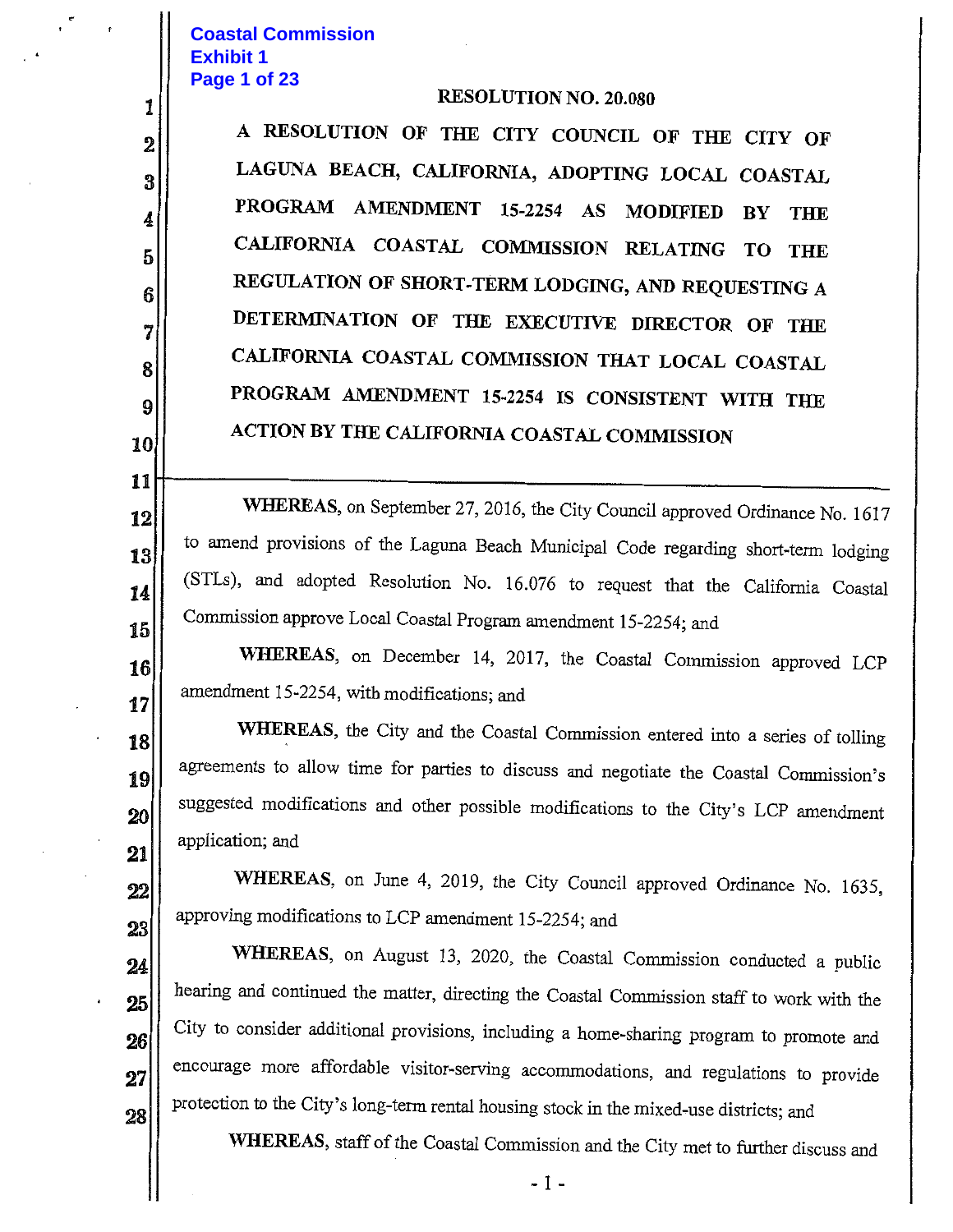## **Coastal Commission Exhibit 1** Page 2 of 23

negotiate in good faith additional modifications to the LCP amendment; and

WHEREAS, on October 7, 2020, the Coastal Commission conducted a public hearing and unanimously approved the LCP amendment, with certain modifications; and

**WHEREAS**, on October 30, 2020, a public notice was published in the Daily Pilot, providing notice of a public hearing before the City Council on November 17, 2020; and

WHEREAS, on November 17, 2020, the City Council conducted a duly noticed public hearing, at which time all interested parties were given an opportunity to be heard and present evidence;

NOW, THEREFORE, THE CITY COUNCIL OF THE CITY OF LAGUNA **BEACH DOES RESOLVE AND ORDER as follows:** 

SECTION 1. LCP amendment 15-2254, amending Laguna Beach Municipal Code Chapters 25.23, 25.10, 25.12, 25.14, and 25.43 as modified by the California Coastal Commission relating to the regulation of short-term lodging, as attached in Exhibit A and incorporated herein by reference, is approved.

SECTION 2. The City's LCP, including LCP amendment 15-2254, shall be carried out fully in conformity with the California Coastal Act.

SECTION 3. LCP amendment 15-2254 is statutorily exempt from the California Environmental Quality Act (CEQA) pursuant to Section 15265(a)(1) of Title 14 of the California Code of Regulations and Chapter 3 of the Coastal Act. Section 15265(a)(1) exempts local governments from the requirements of preparing an environmental impact report or otherwise complying with CEQA in connection with the adoption of a Local Coastal Program.

**SECTION 4.** The Executive Director of the California Coastal Commission is requested to determine that LCP amendment 15-2254 is consistent with the action by the California Coastal Commission and, pursuant to Title 14, Section 13551(b) of the Coastal Commission Regulations, LCP amendment 15-2254 shall take effect upon concurrence by the Executive Director of the California Coastal Commission.

28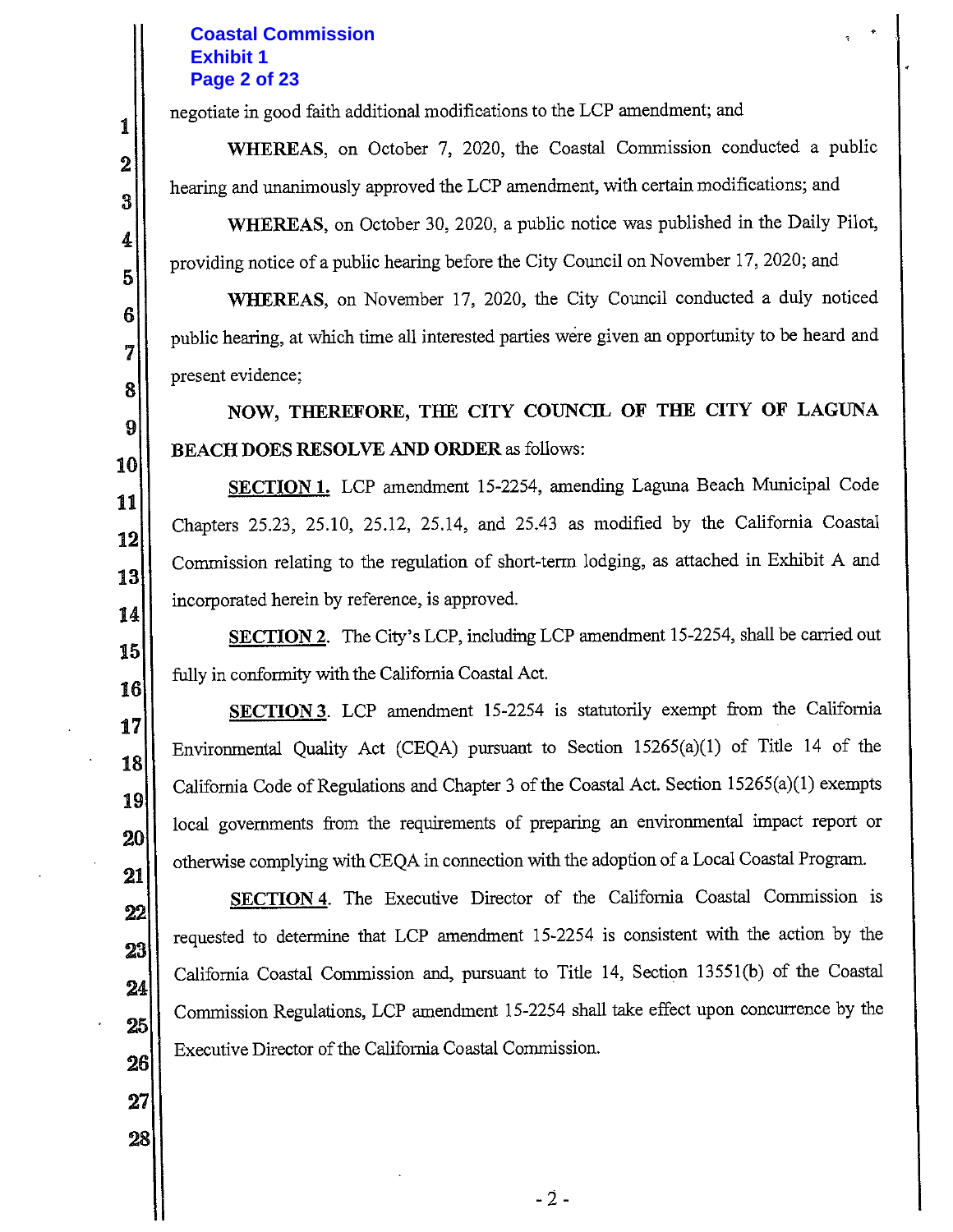**Coastal Commission Exhibit 1 Page 3 of 23**ADOPTED this 17<sup>th</sup> day of November 2020. 1  $\boldsymbol{2}$ Whichel 3 Bob Whalen, Mayor 4 ATTEST:  $\overline{5}$ 6  $\mathcal{O}\left( \frac{1}{2} \right)$ 7 City Clerk 8 9 I, LISETTE CHEL-WALKER, City Clerk of the City of Laguna Beach, California, do hereby 10 certify that the foregoing Resolution No. 20.080 was duly adopted at a Regular Meeting of the 11 City Council of said City held on November 17, 2020 by the following vote: 12 13 AYES: COUNCILMEMBER(S) Blake, Iseman, Kempf, Dicterow, Whalen 14 NOES: COUNCILMEMBER(S) None 15 ABSENT: COUNCILMEMBER(S) None 16 17 18 19 City Clerk, City of Laguna Beach, CA 20 21  $22$ 23 24 25 26  $27$ 28  $-3-$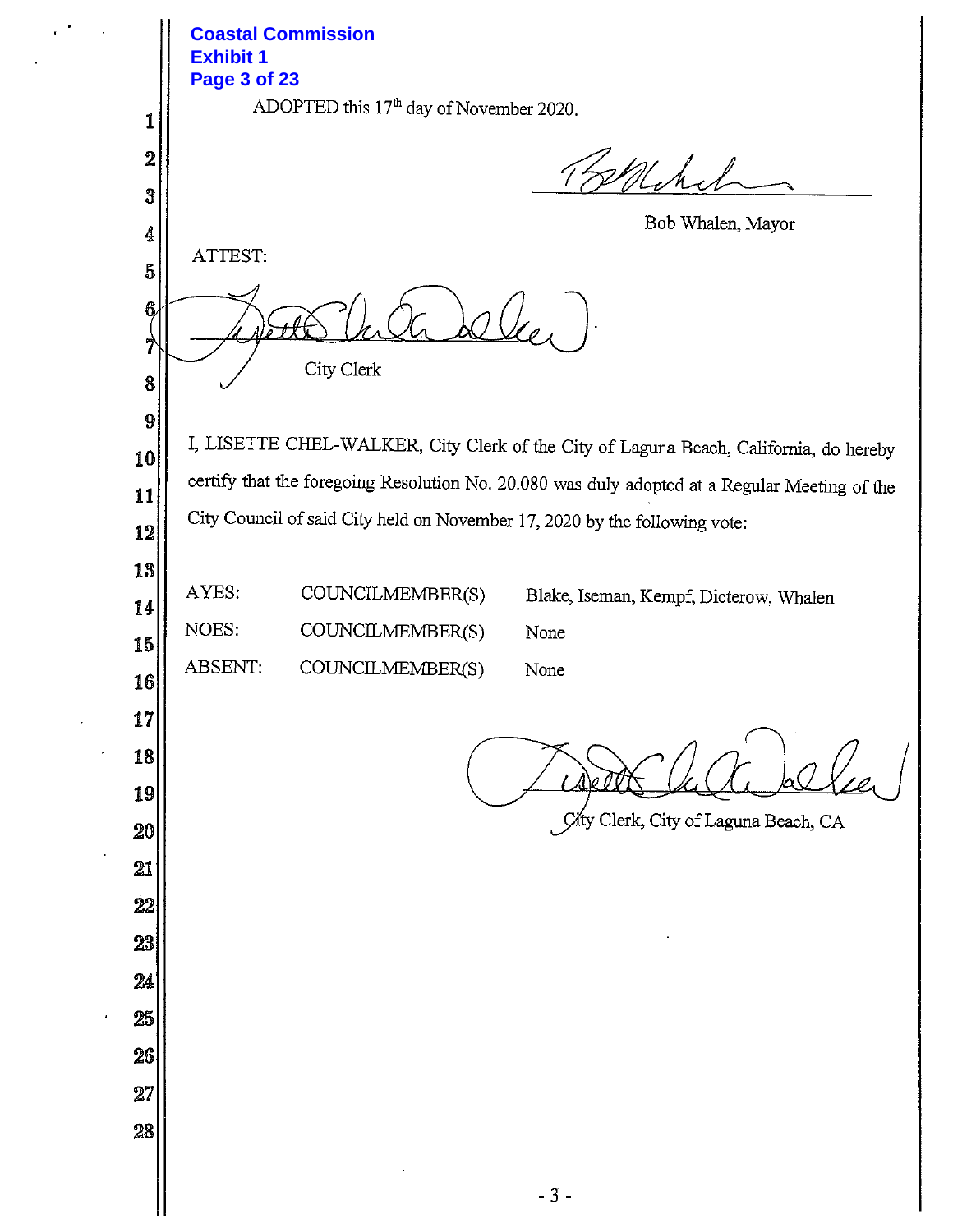1

 $\boldsymbol{2}$ 

3

4

5

6

7

8

9

10

11

12

13

14

15

16

17

18

19

20

21

 $22$ 

23

24

25

26

27

#### **Exhibit A**

#### LCP Amendment 15-2254 and Zoning Ordinance Amendment 20-7584

Existing Municipal Code language is shown in regular font, new text in **bold/underline** font and deleted text in strikethrough font.

#### 25.05.020 Administrative Use Permit Procedure

(D) Public Hearing. No hearing on the application shall be held unless requested by the applicant or other noticed person. In the event a hearing is requested, with the exception of an application for short-term lodging, the department of community development shall set a hearing date before the director of community development and shall notice said hearing pursuant to the provisions of subsection (C) of this section. In the case of a hearing requested for short-term lodging, the department of community development shall set a hearing date before the Planning Commission and shall notice said hearing pursuant to the provisions of subsection  $(C)$  of this section.

 $(E)$  Approval. With exception of an application where a hearing is requested for short-term lodging, t<sub>The director of community development or authorized designee</sub> shall approve, conditionally approve, or deny an administrative use permit based upon compliance or noncompliance with the city's zoning regulations. In the case of an application for short-term lodging where a hearing is requested, the Planning Commission shall approve, conditionally approve or deny an administrative use permit based upon compliance or noncompliance with the City's zoning regulations. Any decision to approve or conditionally approve an application shall be accompanied by an additional finding that based upon the evidence in the record and conditions of approval, the proposed short-term lodging will have no substantial adverse effect upon abutting properties.

28

25.10.005 Uses Permitted Subject to an Administrative Use Permit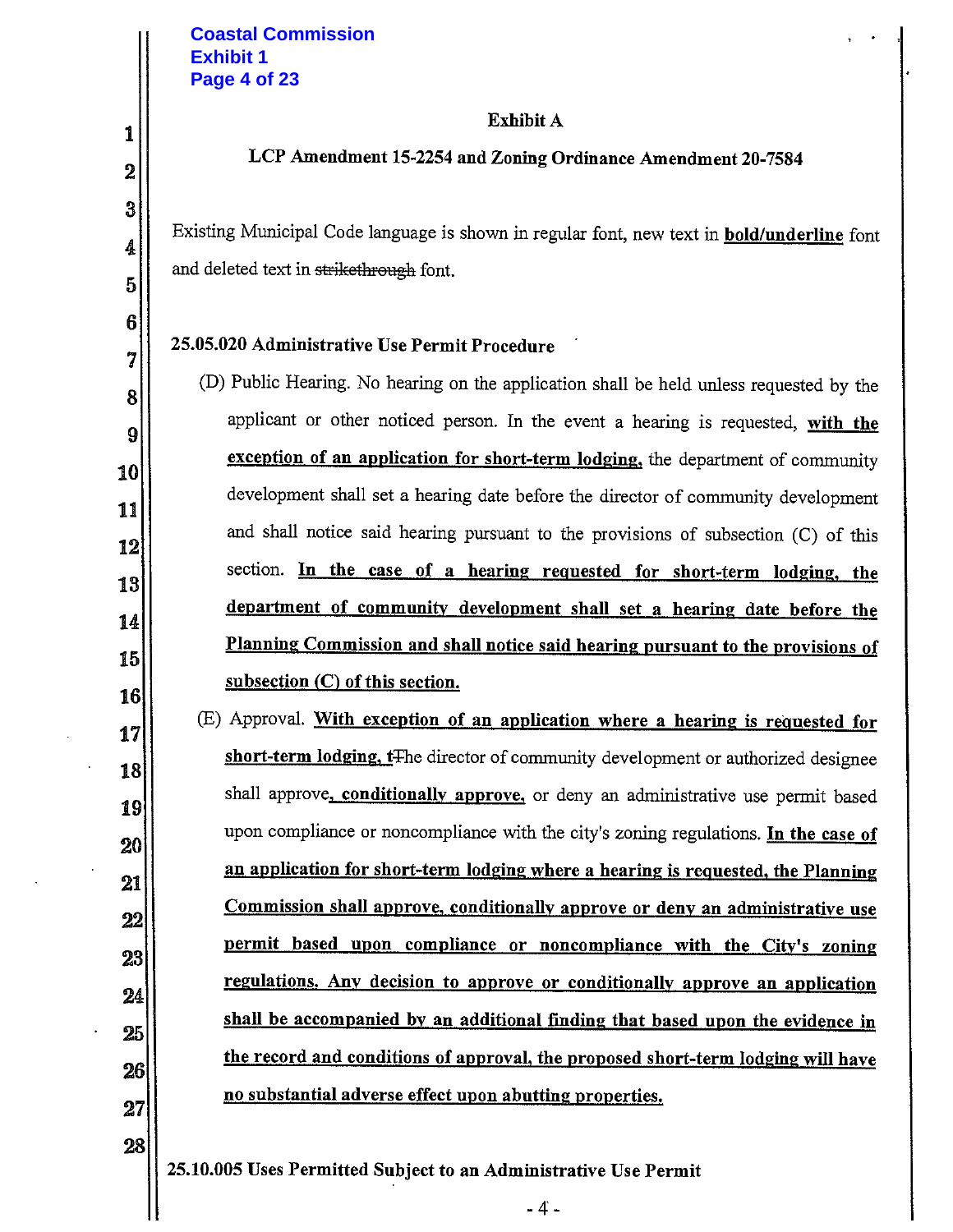# **Coastal Commission Exhibit 1**

 $\overline{1}$ 

|                     | <b>Page 5 of 23</b><br>The following uses may be permitted subject to the granting of an administrative use permit |
|---------------------|--------------------------------------------------------------------------------------------------------------------|
| 1<br>$\overline{2}$ | as provided for in Section 25.05.020;-                                                                             |
| 3                   | (A) Family day care home, large, subject to the following standards:                                               |
| 4                   | (1) The operator of the facility must be licensed pursuant to Chapter 3.5 or 3.6 of                                |
| 5                   | the <b>California State</b> -Health and Safety Code;                                                               |
| 6                   | (2) A business license shall be obtained in accordance with Chapter 5.08, Business                                 |
| 7                   | Licenses;                                                                                                          |
| 8                   | (3) No signs identifying the day care facility are permitted other than those                                      |
| 9                   | permitted pursuant to Section 25.54.010;                                                                           |
| 10                  | (4) Parking shall be in compliance with Chapter 25.52;                                                             |
| 11                  | (5) Hours of operation shall be limited to the hours between seven a.m. and seven                                  |
| 12                  | p.m.,                                                                                                              |
| 13                  | (6) Outdoor play for children shall not begin before nine-thirty a.m.;                                             |
| 14                  | (7) The facility shall comply with State Fire Marshal fire and life safety standards.                              |
| 15                  | (B) Parking or storage of recreational vehicles (meaning any travel trailer, boat, camper,                         |
| 16                  | motor home, van, travel and utility trailer or converted bus) that is more than twenty                             |
| 17                  | feet in length and more than six feet in height, subject to the following:                                         |
| 18                  | (1) The vehicle shall be owned by the owner of the property or the tenant who is the                               |
| 19                  | primary resident of the property.                                                                                  |
| 20                  | The outdoor parking of such vehicles shall not be closer than five feet to a<br>(2)                                |
| 21                  | property line, shall not be parked in the front or side yards and shall be located                                 |
| 22                  | on a paved, or any other stable, all-weather surface approved by the director of                                   |
| 23                  | community development.                                                                                             |
| 24                  | (3) The vehicle shall not be connected to electricity, sewer or water.                                             |
| 25                  | (4) The vehicle shall not be used, either temporarily or permanently, for sleeping or                              |
| 26                  | living purposes.                                                                                                   |
| 27                  | (5) The vehicle shall not be used for storage of goods, materials or equipment other                               |
| 28                  | than those that constitute part of the unit or are essential for its immediate use.                                |
|                     | (6) The vehicle shall be in operable condition.                                                                    |
|                     | $-5-$                                                                                                              |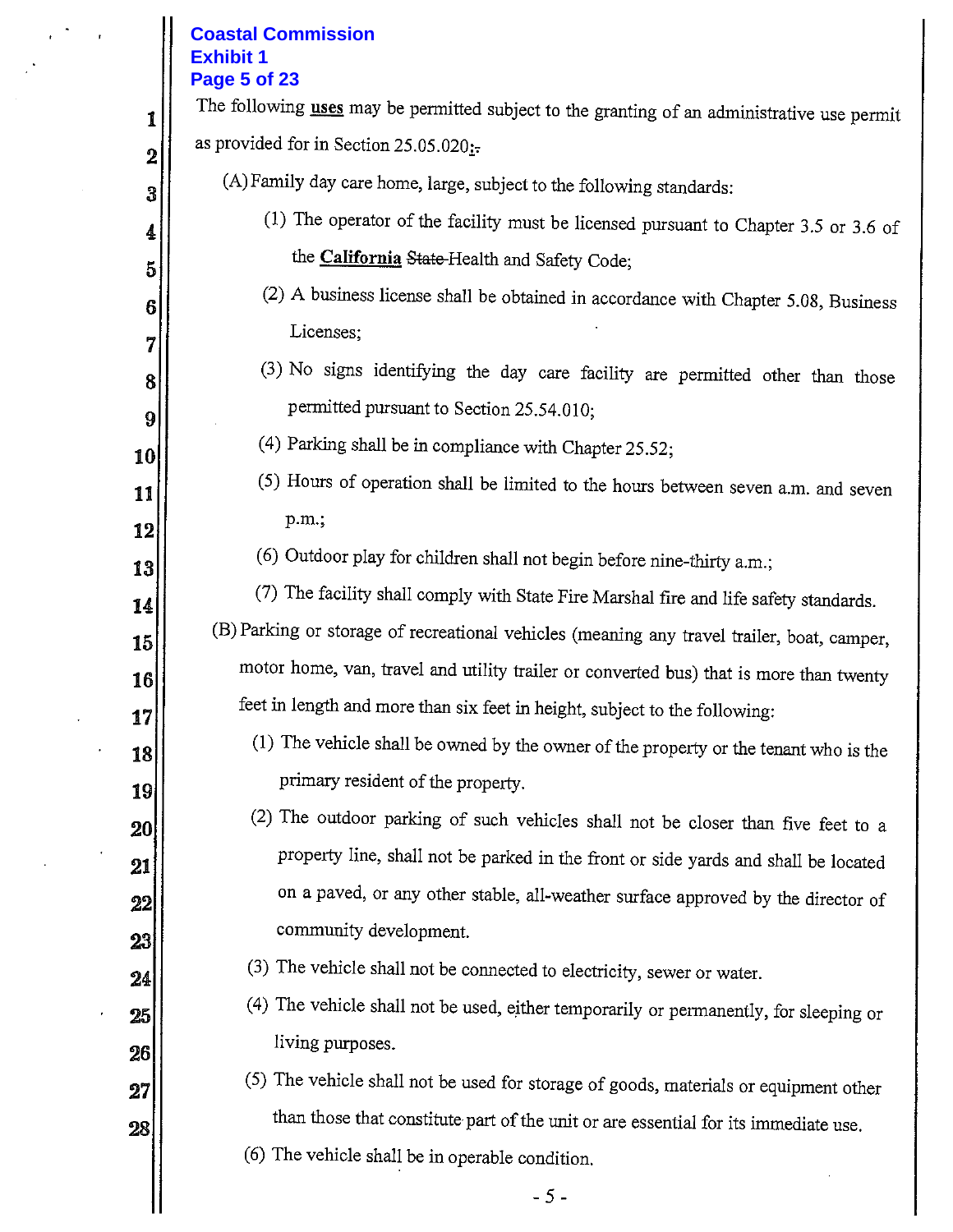## **Coastal Commission Exhibit 1** Page 6 of 23

1

 $\overline{\mathbf{2}}$ 

3

4

5

 $\boldsymbol{6}$ 

7

8

9

10

11

12

13

14

15

16

17

18

19

20

21

22

23

24

25

26

 $\bf 27$ 

28

(7) The vehicle shall be effectively screened from a public right-of-way and/or adjacent residences with fencing and/or landscaping to the maximum extent allowed under the zoning regulations.

All vehicles being parked or stored as of the effective date of this subsection and not conforming to the provisions hereof shall within three months after receiving appropriate notice from the community development department, either obtain approval of an administrative use permit or cause the vehicle to be removed from the property.

(C) Short term lodging as defined and specified in Chapter 25.23 of this title.

# 25.12.005 Uses Permitted Saubject to an Aadministrative Uuse Peermit

The following uses may be permitted subject to the granting of an Aadministrative Uuse Ppermit as provided for in Section 25.05.020 of this title:

(A) Family day care home, large, subject to the following standards:

- (1) The operator of the facility must be licensed pursuant to Chapter 3.5 or 3.6 of the **California** State Health and Safety Code;
	- (2) A business license shall be obtained in accordance with Chapter  $5.08$  ef this eode, Business Licenses;
	- (3) No signs identifying the day care facility are permitted other than those permitted pursuant to Section 25.54.010-of-this-code;
- (4) Parking shall be in compliance with Chapter  $25.52$ -of-this-code;
- (5) Hours of operation shall be limited to the hours between seven a.m. and seven p.m.;
- (6) Outdoor play for children shall not begin before nine-thirty a.m.;
- (7) The facility shall comply with State Fire Marshal fire and life safety standards. (B) Short term lodging as defined and specified in Chapter 25.23 of this title.
- $(B)$  (G) Parking or storage of recreational vehicles (meaning any travel trailer, boat, camper, motor home, van, travel and utility trailer or converted bus) that is more than twenty feet in length and more than six feet in height, subject to the following:

(1) The vehicle shall be owned by the owner of the property or the tenant who is the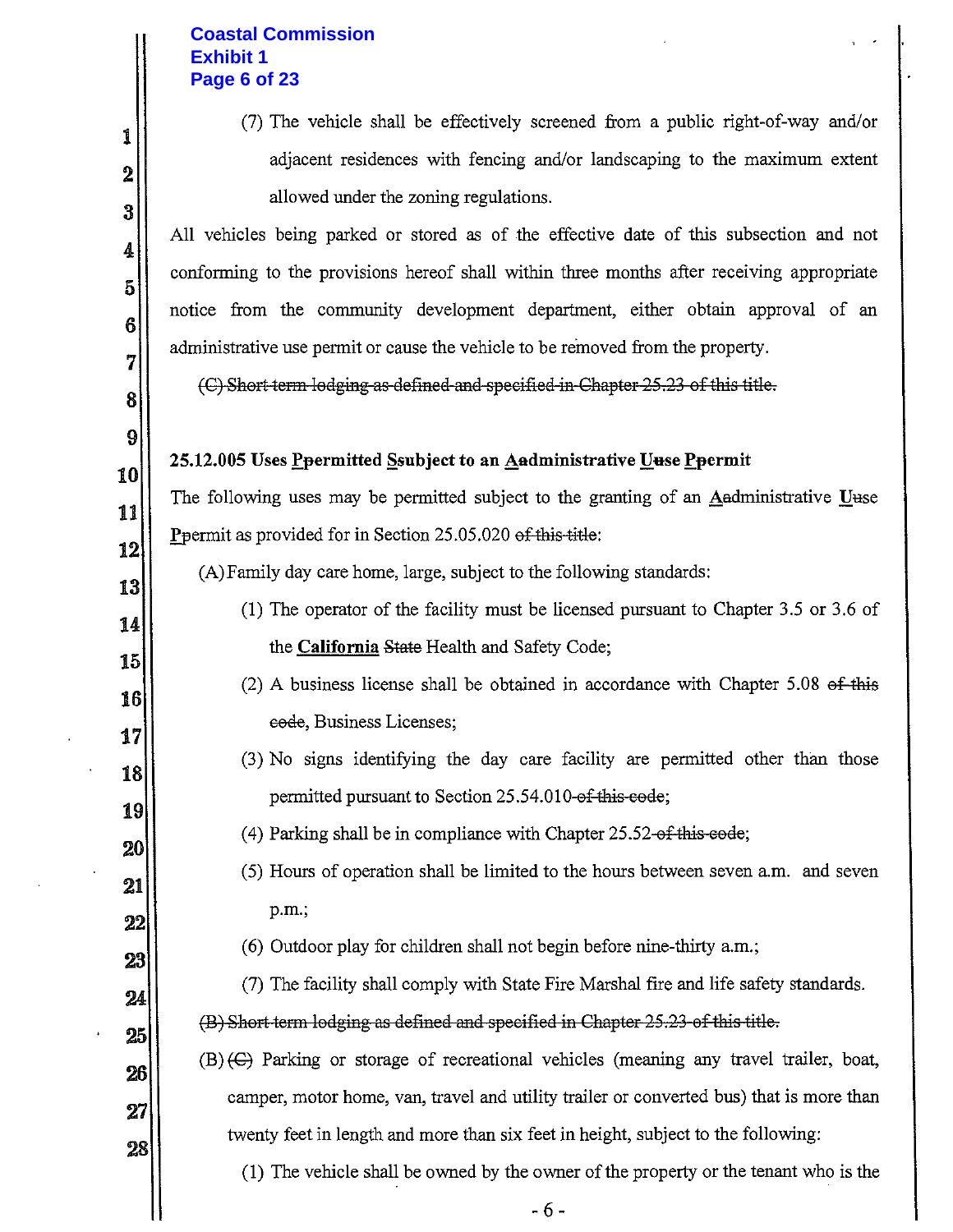### **Coastal Commission Exhibit 1** Page 7 of 23

primary resident of the property.

- (2) The outdoor parking of such vehicles shall not be closer than five feet to a property line, shall not be parked in the front or side yards and shall be located on a paved, or any other stable, all-weather surface approved by the director of community development.
- (3) The vehicle shall not be connected to electricity, sewer or water.
- (4) The vehicle shall not be used, either temporarily or permanently, for sleeping or living purposes.
- (5) The vehicle shall not be used for storage of goods, materials or equipment other than those that constitute part of the unit or are essential for its immediate use.
- (6) The vehicle shall be in operable condition.
- (7) The vehicle shall be effectively screened from a public right-of-way and/or adjacent residences with fencing and/or landscaping to the maximum extent allowed under the zoning regulations.

All vehicles being parked or stored as of the effective date of this subsection and not conforming to the provisions hereof shall within three months after receiving appropriate notice from the community development department, either obtain approval of an administrative use permit or cause the vehicle to be removed from the property.

18 19

20

21

 $22$ 

23

24

25

26

 $27$ 

28

1

 $\overline{2}$ 

3

4

5

6

7

8

9

10

11

12

13

14

15

16

17

#### 25.14.005 Uses Peermitted Ssubject to an Aadministrative Uuse Peermit

The following uses may be permitted subject to the granting of an Aadministrative Uuse Ppermit as provided for in Section 25.05.020-of this title:

(A) Family day care home, large, subject to the following standards:

- (1) The operator of the facility must be licensed pursuant to Chapter 3.5 or 3.6 of the California State Health and Safety Code;
- (2) A business license shall be obtained in accordance with Chapter 5.08-of this title, Business Licenses;
- (3) No signs identifying the day care facility are permitted other than those permitted pursuant to Section 25.54.010-of-this title;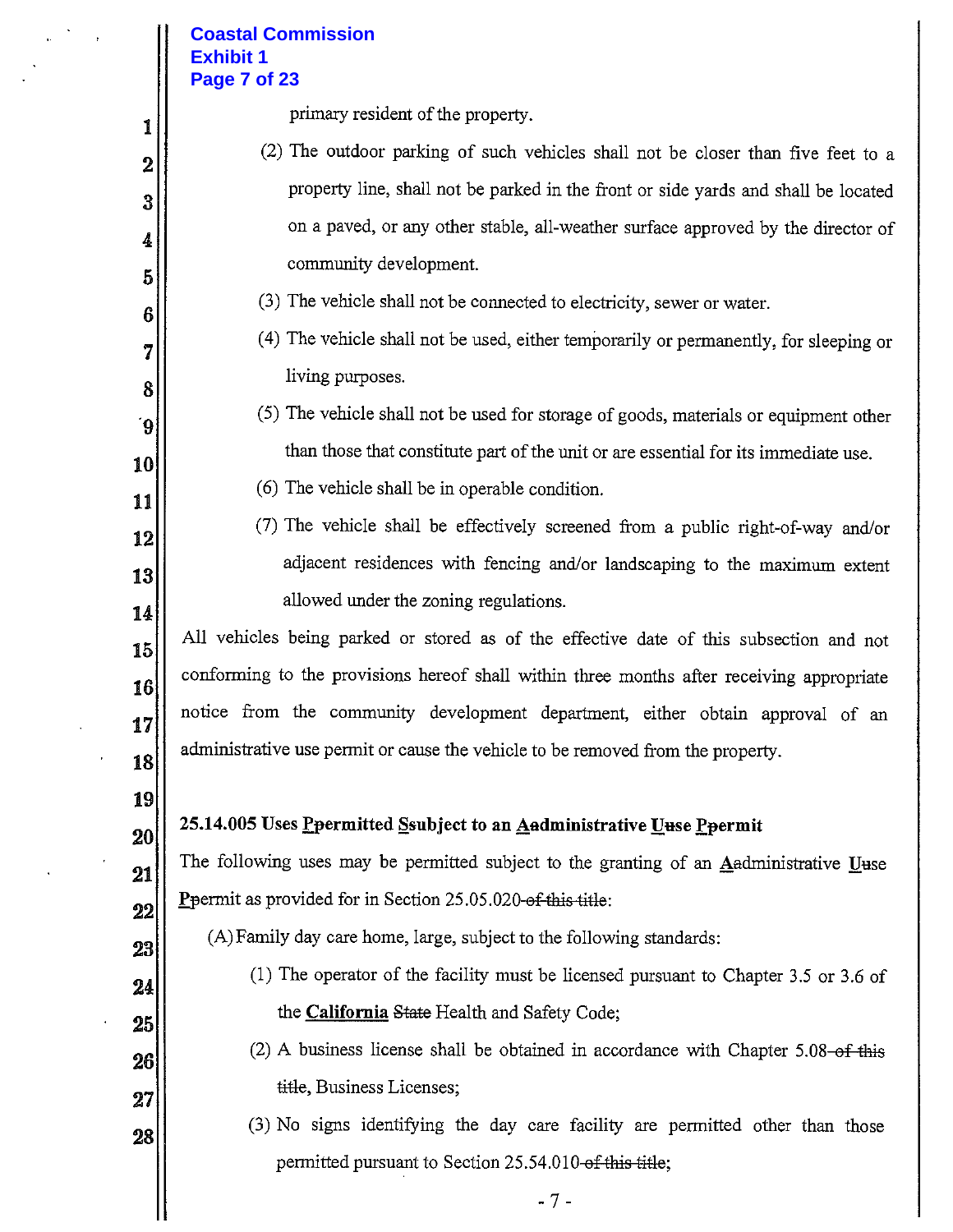#### **Coastal Commission Exhibit 1** Page 8 of 23

1

 $\mathbf 2$ 

3

4

5

6

7

8

9

10

11

 $12<sup>1</sup>$ 

13

14

15

16

17

18

19

20

 $21\,$ 

 $22\,$ 

23

24

25

26

27

28

- (4) Parking shall be in compliance with Chapter  $25.52$ -of this title;
- (5) Hours of operation shall be limited to the hours between seven a.m.and seven p.m.;
- (6) Outdoor play for children shall not begin before nine-thirty a.m.;

(7) The facility shall comply with State Fire Marshal fire and life safety standards. (B) Short term lodging as defined and specified in Chapter 25.23 of this title.

- (B) (C) Parking or storage of recreational vehicles (meaning any travel trailer, boat, camper, motor home, van, travel and utility trailer or converted bus) that is more than twenty feet in length and more than six feet in height, subject to the following:
	- (1) The vehicle shall be owned by the owner of the property or the tenant who is the primary resident of the property.
	- (2) The outdoor parking of such vehicles shall not be closer than five feet to a property line, shall not be parked in the front or side yards and shall be located on a paved, or any other stable, all-weather surface approved by the director of community development<sub>is</sub>
		- (3) The vehicle shall not be connected to electricity, sewer or water.
		- (4) The vehicle shall not be used, either temporarily or permanently, for sleeping or living purposes.
		- (5) The vehicle shall not be used for storage of goods, materials or equipment other than those that constitute part of the unit or are essential for its immediate use.
		- (6) The vehicle shall be in operable condition.
		- (7) The vehicle shall be effectively screened from a public right-of-way and/or adjacent residences with fencing and/or landscaping to the maximum extent allowed under the zoning regulations.

All vehicles being parked or stored as of the effective date of the ordinance codified in this subsection and not conforming to the provisions hereof shall within three months after receiving appropriate notice from the community development department, either obtain approval of an administrative use permit or cause the vehicle to be removed from the property.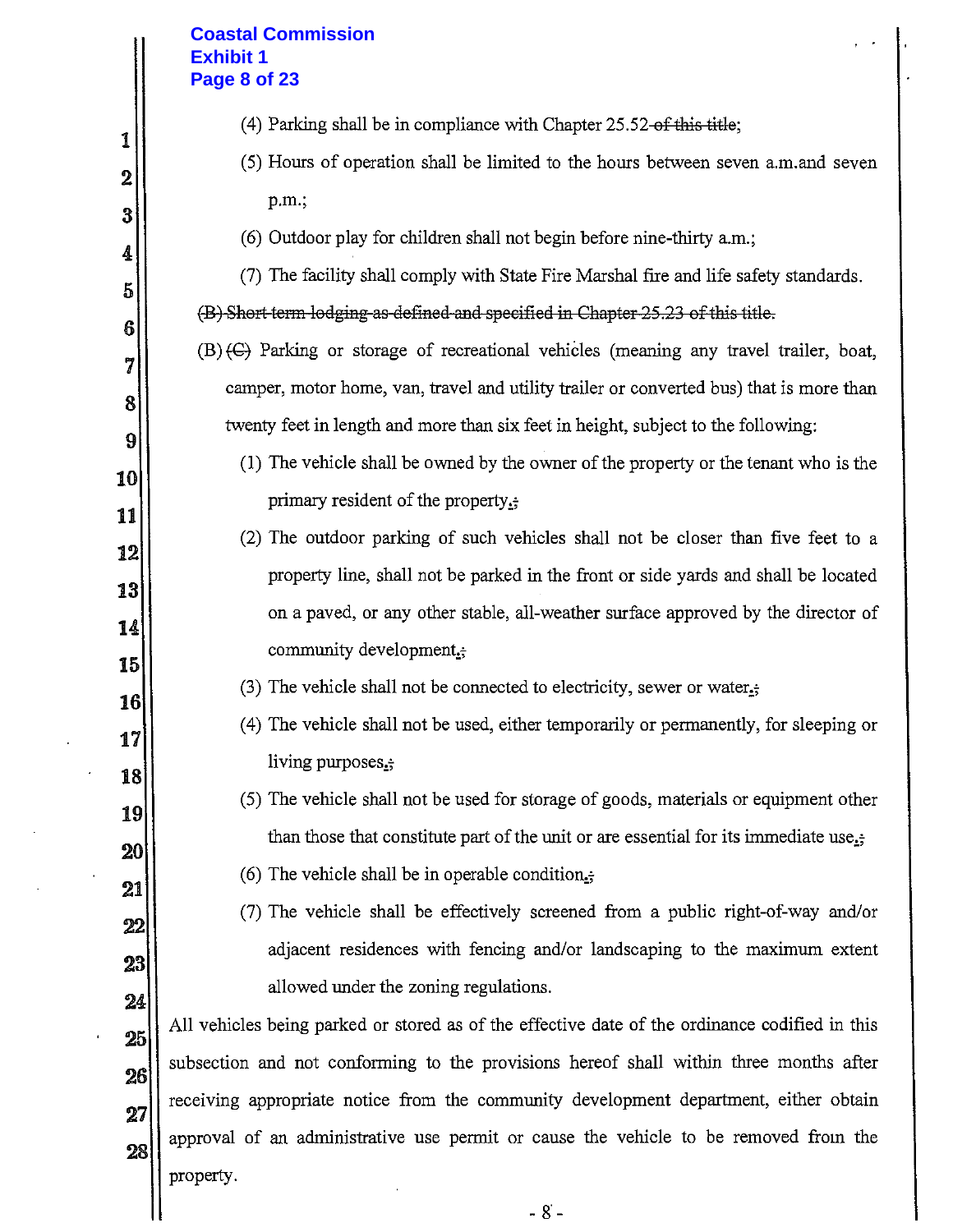|    | <b>Coastal Commission</b><br><b>Exhibit 1</b><br>Page 9 of 23                                 |
|----|-----------------------------------------------------------------------------------------------|
| 1  | Chapter 25.23                                                                                 |
| 2  | <b>SHORT-TERM LODGING</b>                                                                     |
| 3  | Sections:                                                                                     |
| 4  | 25.23.010<br><b>Purpose and Findings</b>                                                      |
| 5  | 25.23.020<br><b>Definitions</b>                                                               |
| 6  | 25.23.030<br>Permit Required Administrative use permit or conditional use permit.             |
| 7  | 25.23.040<br><b>Conditions</b>                                                                |
| 8  | 25.23.050<br>Permit does not run with the land Amortization                                   |
| 9  | 25.23.060<br>Continuation of legal Short-Term Lodging Units in Residential                    |
| 10 | <b>Zones</b>                                                                                  |
| 11 | 25.23.065<br>Continuation of legal Short-Term Lodging Units in Commercial                     |
| 12 | <b>Zones</b>                                                                                  |
| 13 | <u>25.23.070</u><br><b>Responsibilities of Short-Term Lodging Hosting Platforms</b>           |
| 14 | <u>25.23.080</u><br><u>Violations</u>                                                         |
| 15 |                                                                                               |
| 16 | 25.23.010<br><b>Purpose and Findings</b>                                                      |
| 17 | The City Council of the City of Laguna Beach finds and declares as follows:                   |
| 18 | (A) Visitors Fourists, who rent short-term lodging units, can escalate the demand for City    |
| 19 | services and create adverse impacts in zoning districts that allow residential uses.          |
| 20 | (B) Short-term lodging units are considered a commercial use, which are not                   |
| 21 | permitted in residentially zoned properties.                                                  |
| 22 | (C) Short-term lodging units can be associated with the depletion of the City's               |
| 23 | limited supply of multiple-family residential units.                                          |
| 24 | <b>(DB)</b> Incidents involving excessive noise, disorderly conduct, vandalism, overcrowding, |
| 25 | traffic congestion, illegal vehicle parking and accumulation of refuse can be associated      |
| 26 | with directly related to short-term lodging units, which require response from police, fire,  |
| 27 | paramedic and other Ceity services and can escalate the demand for such services.             |
| 28 | (EC) Agents and/or absentee owners operate many short-term lodgings.                          |
|    | (FD) The restrictions of this Chapter are necessary to prevent the burden on City services    |
|    | $-9-$                                                                                         |
|    |                                                                                               |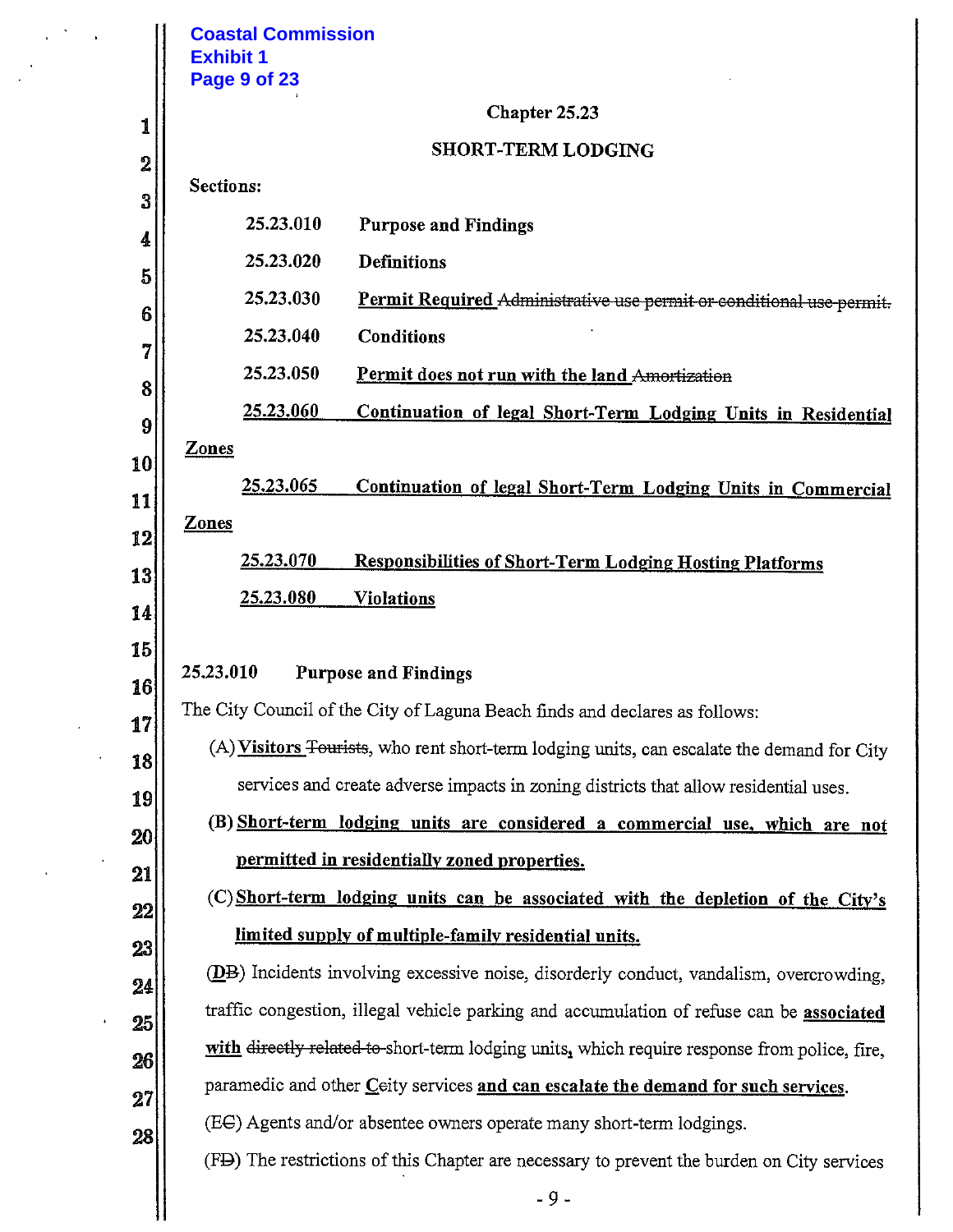## **Coastal Commission Exhibit 1 Page 10 of 23**

 $\sim$ 

l.

 $\hat{\mathbf{r}}$ 

|                  | <b>Coastal Commission</b><br><b>Exhibit 1</b>                                        |
|------------------|--------------------------------------------------------------------------------------|
|                  | <b>Page 10 of 23</b>                                                                 |
|                  |                                                                                      |
| 1                | and adverse impacts on residential neighborhoods posed by short-term lodgings and to |
| $\boldsymbol{2}$ | preserve the City's existing rental housing stock consistent with the adopted        |
| 3                | General Plan.                                                                        |
| 4                |                                                                                      |
| 5                | <b>Definitions</b><br>25.23.020                                                      |
| 6                | For the purpose of this Chapter, the following definitions shall apply:              |
| 7                | (A) "Booking Transaction" means any reservation or payment service provided by a     |
| 8                | person who facilitates a short-term rental transaction between a prospective         |
| 9                | transient user and an owner or operator.                                             |
| 10               | $(B)$ $(A)$ "District" means the zones of the City designated by this Title.         |
| 11               | (C) "Good neighbor brochure" means a document prepared by the City that              |
| 12               | summarizes the general rules of conduct, consideration, and respect including        |
| 13               | but not limited to the provisions of the City of Laguna Beach Municipal Code         |
| 14               | and other applicable laws, rules or regulations pertaining to the use and            |
| 15               | occupancy of the short-term lodging units.                                           |
| 16               | (D) "Home exchange" means the simultaneous exchange of homes by one owner            |
| 17               | with another owner in a different city for short periods of time, for not less than  |
| 18               | one week and not more than two times in total per calendar year, by written          |
| 19               | agreement between both parties to exchange homes without any exchange of             |
| 20               | compensation or other consideration.                                                 |
| 21               | (E) "Home sharing" is a form of short-term lodging subject to the provisions of this |
| 22               | Chapter and means a rental in a residential unit for 30 consecutive days or less     |
| 23               | during which the host lives on-site for the entirety of the visitor's stay and the   |
| 24               | visitor enjoys the non-exclusive shared use of the host's home in exchange for       |
| 25               | compensation, including any type of in-kind trade or exchange agreement              |
| 26               | between the property owner or designated resident host and the boarder, lodger       |
| 27               | or visitor.                                                                          |
| 28               | (F) "Hosting Platform" means a person who participates in the short-term lodging     |
|                  | rental business by collecting or receiving a fee, directly or indirectly through an  |
|                  | $-10-$                                                                               |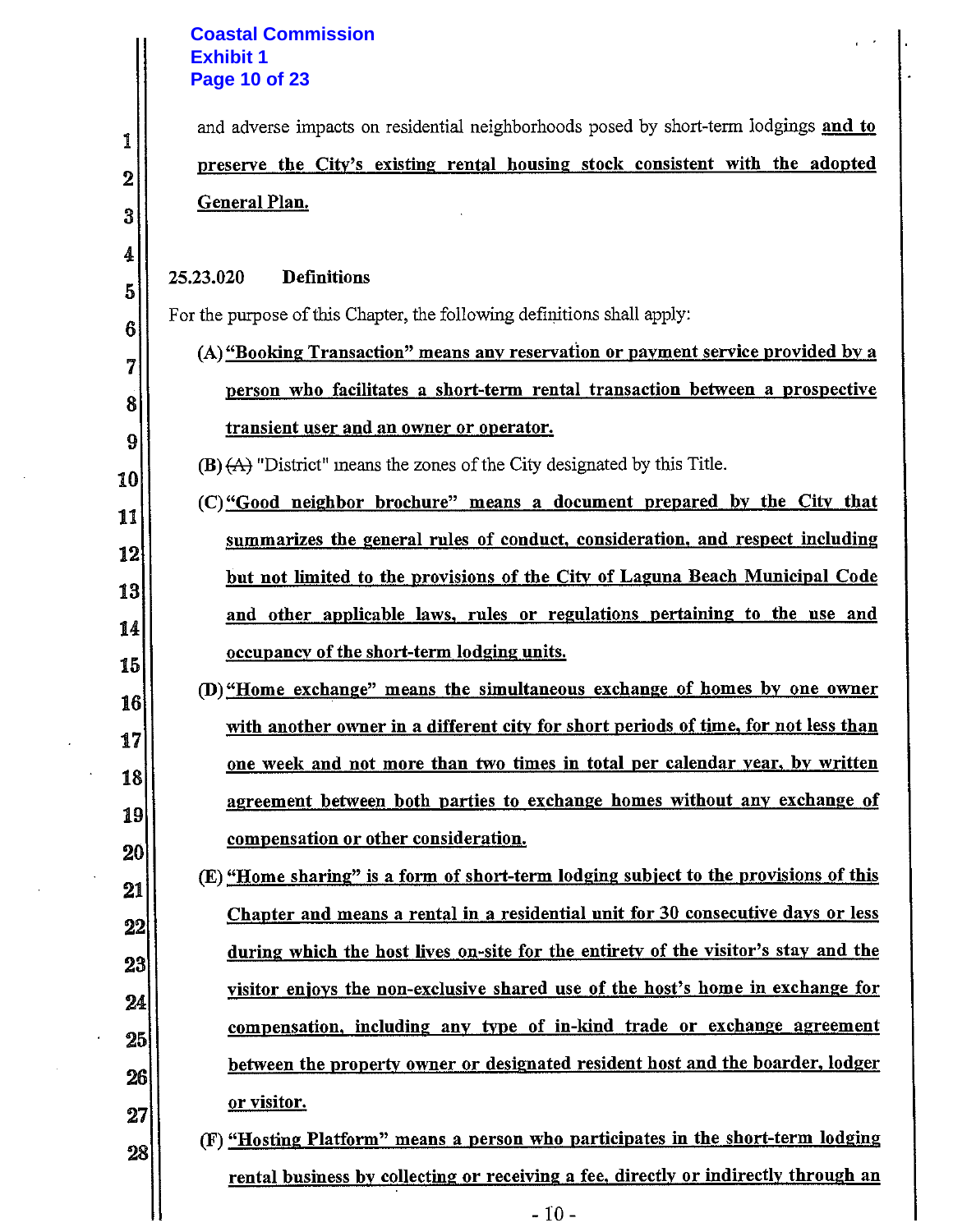#### **Coastal Commission Exhibit 1** Page 11 of 23

1

 $\boldsymbol{2}$ 

 $\mathbf{3}$ 

4

5

6

7

8

9

10

11

12

13

14

15

16

17

18

19

20

21

 $22$ 

23

24

25

26

 $27$ 

28

| agent or intermediary, for conducting a booking transaction using any medium |  |  |  |
|------------------------------------------------------------------------------|--|--|--|
| of facilitation.                                                             |  |  |  |

(G) "Large or unruly gathering" means a gathering of persons for social occasion that results in a public nuisance or threat to the public health, safety or general welfare or quiet enjoyment of residential property or nearby public property.

(H)"Local contact person" means the person designated by the owner or the owner's authorized agent or representative who shall be available twenty-four hours per day, seven days per week for the purpose of: (1) responding within sixty minutes to complaints regarding the condition, operation, or conduct of occupants of the short-term lodging unit; and (2) taking remedial action to resolve any such complaints.

(I)  $(B)$  "Lodging unit" or "Residential Unit" means the same as a "dwelling unit," which is a room or suite of rooms with a single kitchen used for the residential use and occupancy of one family, including a single-family residence, an apartment or other leased premises, a residential condominium unit or any other residential real estate improvement that is located in a zoning district within which shortterm lodging is allowed pursuant to this chapter and which is rented to person(s) other than the owner. "Lodging unit" does not include individual guest rooms in a hotel, motel or similar transient lodging establishment operated by an innkeeper, as defined in subdivision (a) of Section 1865 of the California Civil Code. The density standards applicable to short term lodging units shall be no greater than the density otherwise allowed in the underlying zone.

(J) "Operator" means the owner or the designated agent or representative of the owner who is responsible for compliance with this chapter with respect to the short-term rental unit.

 $(K)$  "Owner" means the person(s) or entity(ies) that hold(s) legal and/or equitable title to the lodging unit.

(L) "Person" means any natural person, joint venture, joint stock company, partnership, association, club, company, corporation, business trust, or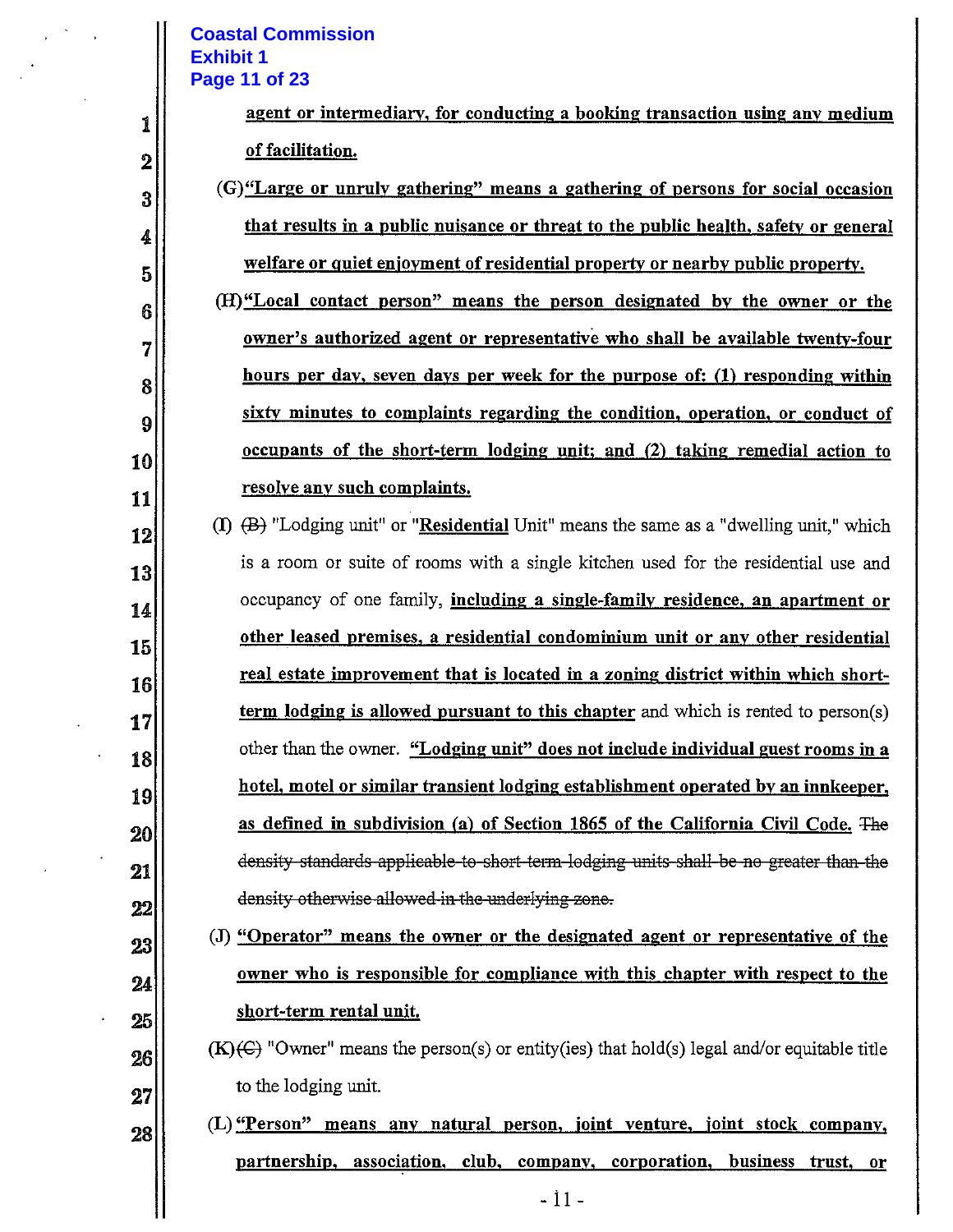## **Coastal Commission Exhibit 1** Page 12 of 23

1

 $\overline{2}$ 

3

4

5

 $6\phantom{1}$ 

7

8

9

10

11

12

13

14

15

16

17

18

19

20

21

 $22$ 

23

24

25

26

#### organization of any kind.

(M) "Responsible person" means an occupant of a short-term lodging unit who is at least 21 years of age and who is legally responsible for ensuring that all occupants and/or guests of the short-term rental unit comply with all applicable laws, rules and regulations pertaining to the use and occupancy of the subject short-term rental unit.

(N) "Rent" means compensation, money, rent, or other bargained for consideration given in return for occupancy, possession, or use of real property.

 $(O)$  (D) "Short-term" means occupancy of a lodging unit for a period of thirty consecutive calendar days or less. "Short-term" shall include the rental of a lodging unit for a period of more than thirty consecutive days to an entity, person or group of persons and said entity, person or group of persons sublets or otherwise makes available the unit to another entity, person or group of persons whereby separate occupancy durations are established for the other entity, person or group of persons for a period of thirty calendar days or less.

Permit Required Administrative use permit or conditional use permit. 25.23.030

(A) Short-term lodging units shall only be allowed within the  $R-1, R-2, R-3$ , LB/P, C-N, C-1, and CH-M<sub>2</sub> and VC Zzoning Delistricts, and within the CBD-1, CBD-2, CBD Central Bluffs, CBD Office and CBD Visitor Commercial Districts of the **Downtown Specific Plan,** subject to the approval of an Anadministrative Uuse Ppermit as provided for in Section 25.05.020 of this title and SLV zoning district subject to the approval of a **Conditional Use Permit** CUP as provided in Section 25.05.030<del>, issued pursuant to this-chapter</del>. No owner of a dwelling unit or units located outside of those zoning districts shall rent that unit or units for a short-term (30 consecutive days or less) without a valid administrative use permit or conditional use-permit, as applicable, issued pursuant to this chapter.

 $\bf 27$ (B) To protect the long-term rental housing stock, no more than 20% of the total 28 number of allowable rental units located in the permitted zoning districts may be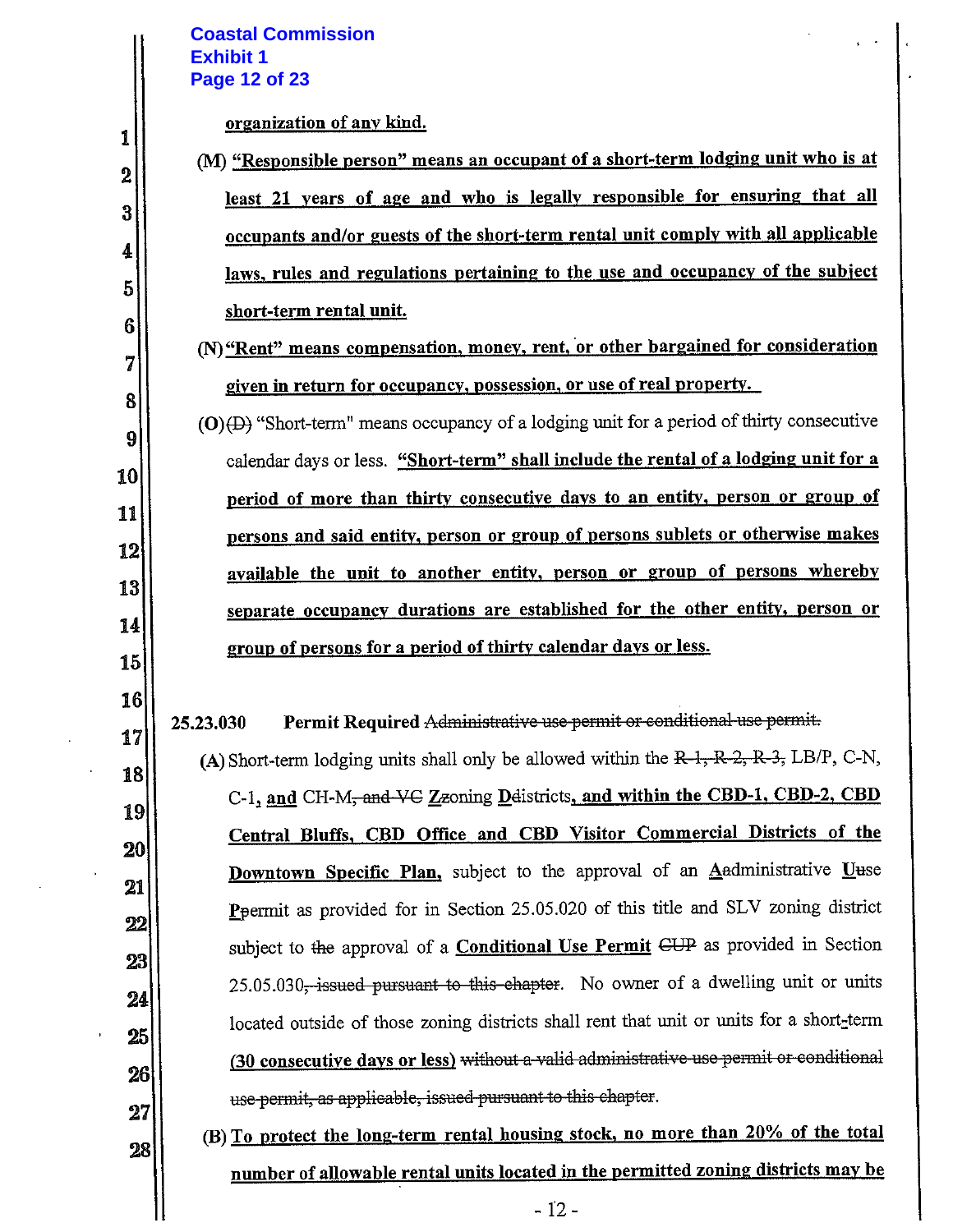#### **Coastal Commission Exhibit 1 Page 13 of 23**

1

 $\bf{2}$ 

3

4

5

6

7

8

9

10

11

12

13

14

15

16

17

18

19

20

21

 $22\,$ 

23

24

25

26

| converted to short-term lodgings, with a maximum number of 300 total short-    |
|--------------------------------------------------------------------------------|
| term lodgings (not including home share units) allowed city-wide, including    |
| those short-term lodgings units approved prior to October 2020. To promote     |
| home share units as another type of short-term lodging, an additional 165 home |
| share units may be authorized in single-family, duplex, and triplex dwellings  |
| located in the permitted zoning districts. The Use Permit fees are waived for  |
| home share units.                                                              |

- (C) To avoid wholesale conversion of existing and new housing complexes into shortterm lodgings, properties with five or fewer units may only convert a maximum of one unit into a short-term lodging. Properties with more than five units may only convert a maximum of 20% of the total number of units into short-term lodgings (rounded down to the nearest whole number).
- (D) No owner or tenant of a lodging unit that is restricted by covenant or similar instrument for the purpose of providing affordable housing, senior housing, or housing for the disabled shall rent such unit for the purpose of providing shortterm lodging.
	- $(E)$  A home exchange as defined in Section 25.23.020(D) shall not constitute shortterm lodging for the purposes of this Chapter.
	- (F) Existing residential units that are currently non-conforming to any density or development standard within the underlying zoning district of the subject property shall be permitted to convert to short-term lodging subject to the approval of an Administrative Use Permit or Conditional Use Permit.
		- (G) The following information shall be included with the completed application form:
			- (1) The name, address and telephone number of the owner of the subject shortterm lodging unit;
- 27

28

(2) The name, address and telephone number of the operator;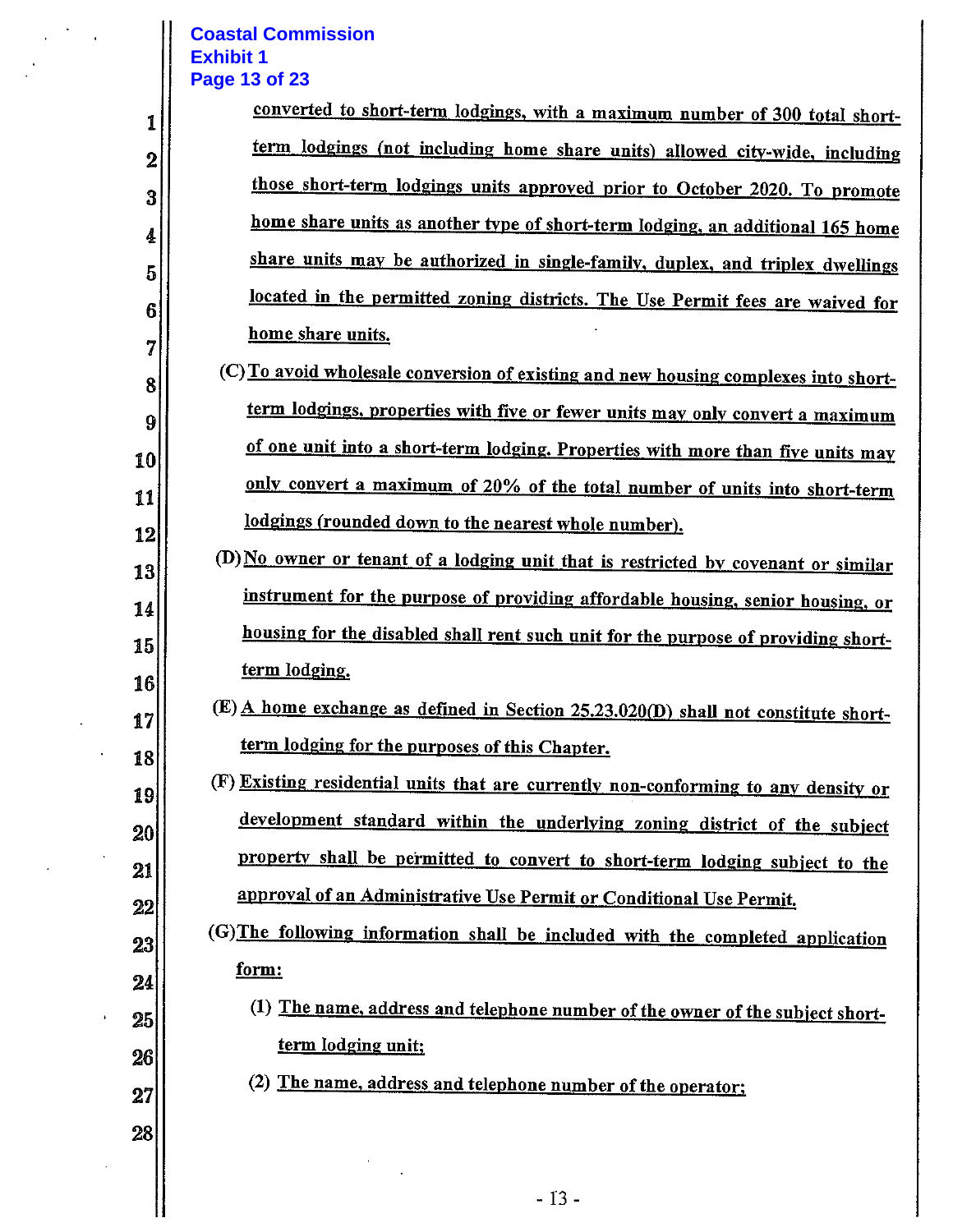## **Coastal Commission Exhibit 1 Page 14 of 23**

 $\mathcal{L}$ 

 $\ddot{\phantom{a}}$ 

 $\sim$   $\alpha$ 

 $\hat{\mathbf{r}}$ 

|          | <b>Coastal Commission</b><br><b>Exhibit 1</b>                                                                                                              |
|----------|------------------------------------------------------------------------------------------------------------------------------------------------------------|
|          | <b>Page 14 of 23</b>                                                                                                                                       |
| 1        | (3) The name, address and telephone number (available 24/7) of the local                                                                                   |
| $\bf{2}$ | contact person that will be available to physically be able, if necessary, to                                                                              |
| 3        | respond within 60 minutes of notification of a problem resulting from the                                                                                  |
| 4        | short-term lodging unit;                                                                                                                                   |
| 5        | (4) The address of the proposed short-term lodging unit;                                                                                                   |
| 6        | (5) The days of the week, weeks of the month and/or months of the year that                                                                                |
| 7        | the proposed short-term lodging unit will be available for rent on a short-                                                                                |
| 8        | term basis, and the minimum length of stay that the short-term rental will                                                                                 |
| 9        | be advertised;                                                                                                                                             |
| 10       | (6) The number of bedrooms and the applicable overnight and daytime                                                                                        |
| 11       | occupancy of the proposed short-term lodging unit;                                                                                                         |
| 12       | The number of parking spaces located on site:<br>(7)                                                                                                       |
| 13       | (8) A site plan and floor plan, drawn to scale depicting the site layout, trash                                                                            |
| 14       | storage area that must be concealed from public view, parking area and a                                                                                   |
| 15       | floor plan of the entire unit/rooms to be rented for short-term lodging                                                                                    |
| 16       | purposes;                                                                                                                                                  |
| 17       | (9) Acknowledgement of receipt and inspection of the Good Neighbor                                                                                         |
| 18       | brochure;                                                                                                                                                  |
| 19       | (10) Evidence that the residence/premises passed a safety inspection                                                                                       |
| 20       | conducted by the Laguna Beach Fire Department:                                                                                                             |
| 21       | (11) Evidence that the use of the property is eligible for liability insurance                                                                             |
| 22       | (homeowners or rental property insurance) in the amount of not less than                                                                                   |
| 23       | \$500,000.00 to cover injuries, damages, losses and other claims associated                                                                                |
| 24       | with the short-term lodging;                                                                                                                               |
| 25       | (12) An estimate of the daily rental fee that will be charged for occupancy of                                                                             |
| 26       | the unit(s);                                                                                                                                               |
| 27       | (13) An application fee established by resolution of the City Council, except<br>for Use Permit applications for home share units. The Use Permit fees are |
| 28       |                                                                                                                                                            |
|          | waived for home shared units;<br>$-14$ -                                                                                                                   |
|          |                                                                                                                                                            |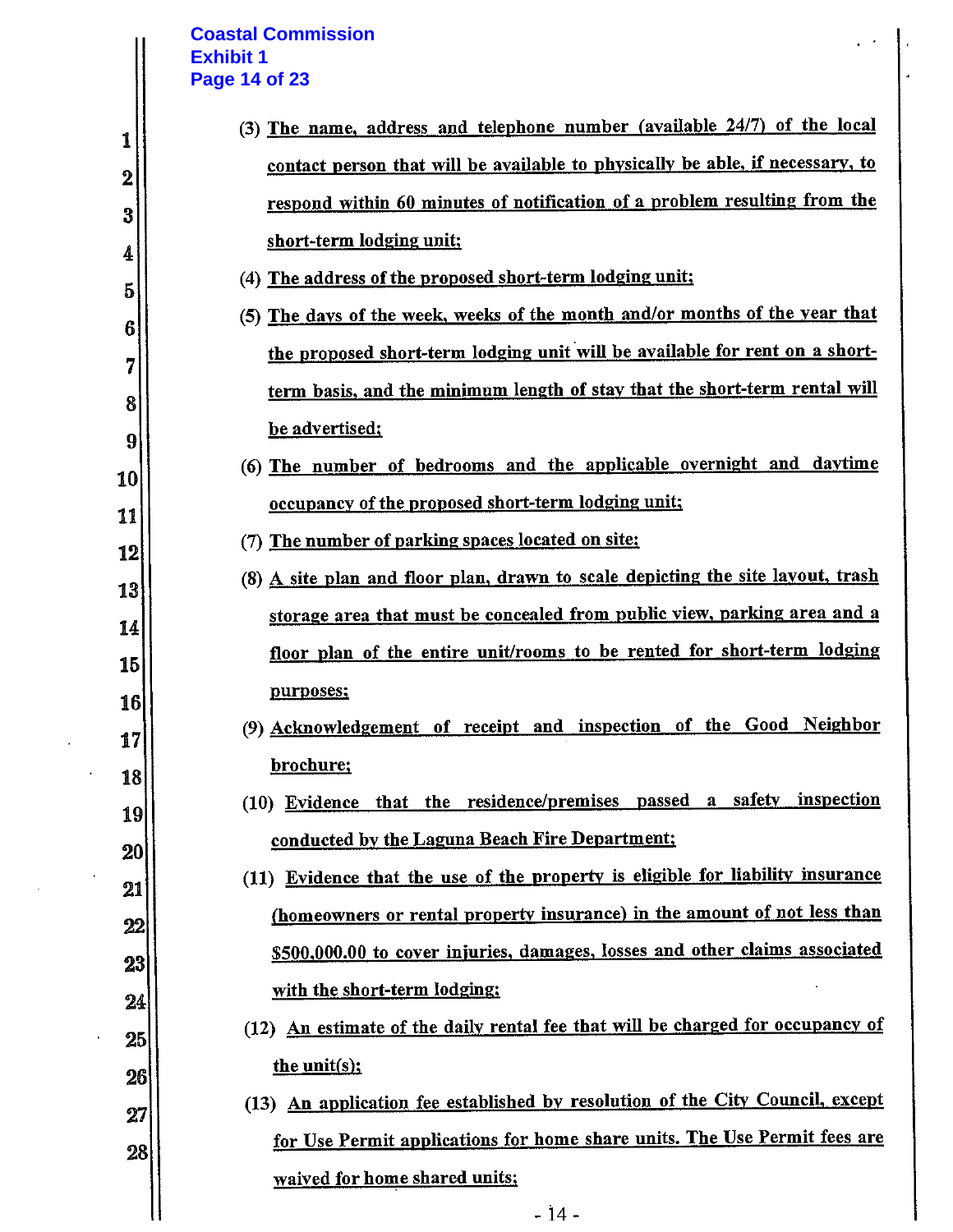# **Coastal Commission Exhibit 1** Page 15 of 23

1

 $\bf{2}$ 

3

4

5

6

7

8

9

10

11

12

13

14

15

16

17

18

19

 $20$ 

21

22

23

24

25

26

27

28

(14) <u>One set of public notification</u> materials prepared by a qualified and independent vendor as instructed more fully in the "City of Laguna Beach Community Development Department **Public Notice** Package Requirements."

#### 25.23.040 Conditions

All Administrative Use Permits or Conditional Use Permits (if located in the SLV Zoning **District**) issued pursuant to this Chapter shall be subject to the following standard conditions. As a result of issues identified during the Administrative Use Permit or Conditional Use Permit review process, other conditions may be imposed to ensure that the proposed use does not adversely aeffect the health, safety and general welfare of the occupants of adjacent property and the neighborhood. Failure to comply with any of the imposed conditions may be grounds for possible revocation of the Administrative Use Permit or Conditional Use **Permit** for short-term lodging as provided for in Section 25.05.075.

(A) Overnight occupancy of short-term lodging unit(s) shall be limited to a maximum of two persons per bedroom. Additional daytime guests are allowed between the hours of 7:00 a.m. and 10:00 p.m. with the maximum daytime guests not to exceed two persons per bedroom with a maximum of 20 guests allowed for five bedrooms or more. The following table illustrates the maximum number of occupants: specific-number-of occupants, and the number of occupants shall not exceed that permitted by the provisions of Title 14 (Building and Construction) and 15 (Fire) of the Laguna Beach Municipal Code:

| <u>Number</u><br>$\underline{\mathbf{of}}$<br><b>Bedrooms</b> | <u>Total</u><br>Overnight<br>Occupants | <b>Total Daytime Occupants (Including</b><br><b>Number of Overnight Occupants)</b> |
|---------------------------------------------------------------|----------------------------------------|------------------------------------------------------------------------------------|
| 0-Studio                                                      |                                        |                                                                                    |
|                                                               |                                        |                                                                                    |
|                                                               | 4                                      | 8                                                                                  |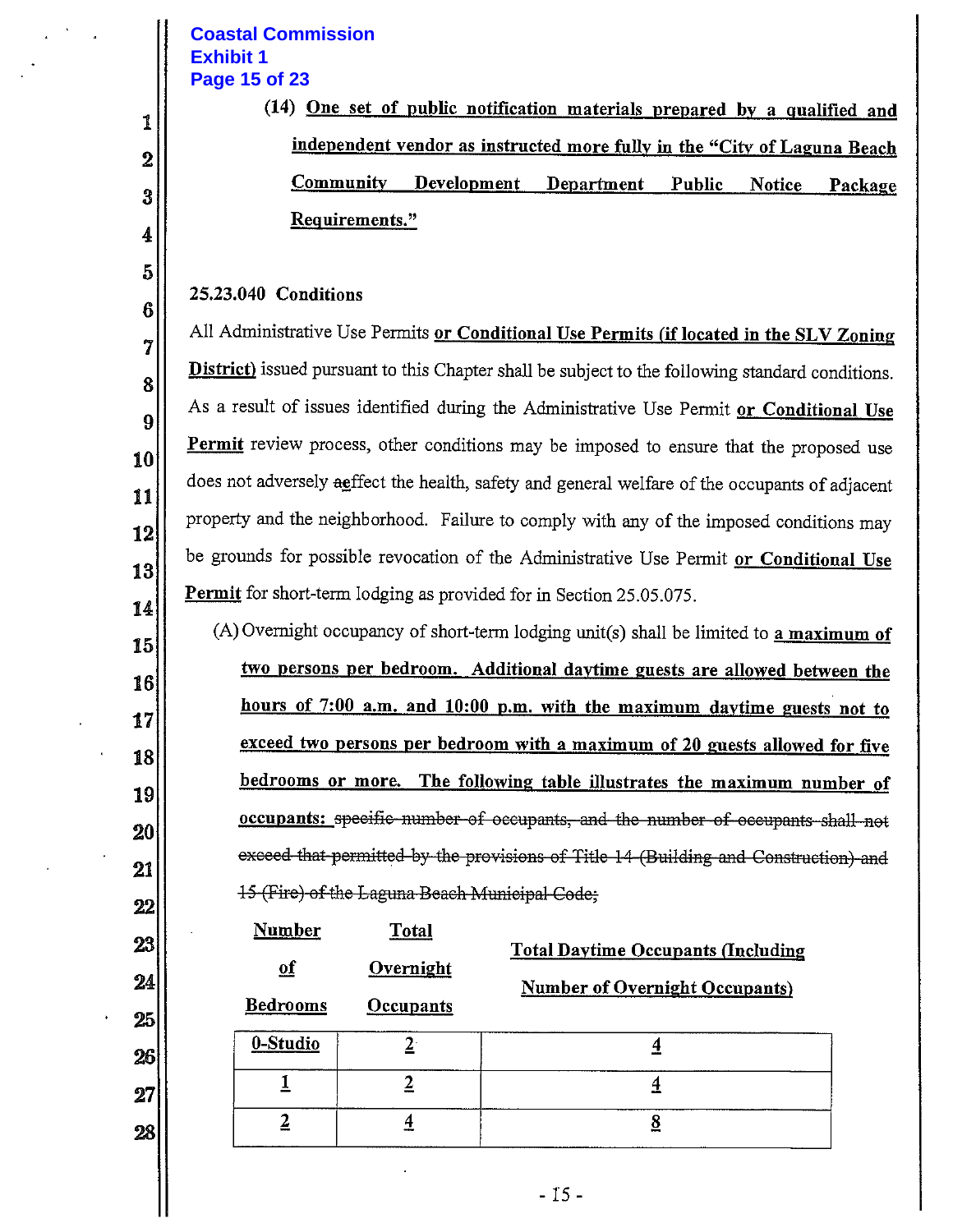#### **Coastal Commission Exhibit 1 Page 16 of 23**

1

 $\overline{2}$ 

3

4

5

6

7

8

9

10

11

12

13

14

15

16

17

18

19

20

 $21$ 

22

23

24

25

 $26$ 

27

|         | <b>A</b>   |  |
|---------|------------|--|
|         |            |  |
| ۱Λ<br>ິ | 20         |  |
|         | 20         |  |
|         | $\Delta$ r |  |
|         |            |  |

(B) Each newly constructed short-term lodging unit must provide the minimum offstreet parking spaces per the applicable use of "Dwelling, single-family or twofamily", or "Dwelling, multi-family" as set forth in Section 25.52.012(G). Existing residential units that are proposed to be converted to short-term lodging units and are currently non-conforming in regard to the number of required off-street parking spaces shall be permitted to convert to short-term lodging provided the same number of non-conforming off-street parking spaces continues to be provided. Existing residential units that are proposed to be converted to short-term lodging units but currently have no existing off-street parking shall be considered non-conforming and may be converted to short-term lodging units without providing additional parking. The maximum number of vehicles permitted to park at the short-term lodging unit is limited to the number of on-site parking spaces provided for the short-term lodging unit. No vehicles of overnight or daytime occupants shall be parked on a street serving residential homes.

Occupants and/or guests of short-term lodging unit(s) shall not create  $(CB)$ unreasonable noise or disturbances and shall comply with the standards and regulations of the Laguna Beach Noise Ordinance, shall not engage in disorderly conduct or violate provisions of the Laguna Beach Municipal Code or any State law pertaining to noise, collection and disposal of refuse, disorderly conduct, the consumption of alcohol or the use of illegal drugs.;

(D) No radio receiver, musical instrument, phonograph, compact disk player, 28 loudspeaker, karaoke machine, sound amplifier or any machine, device or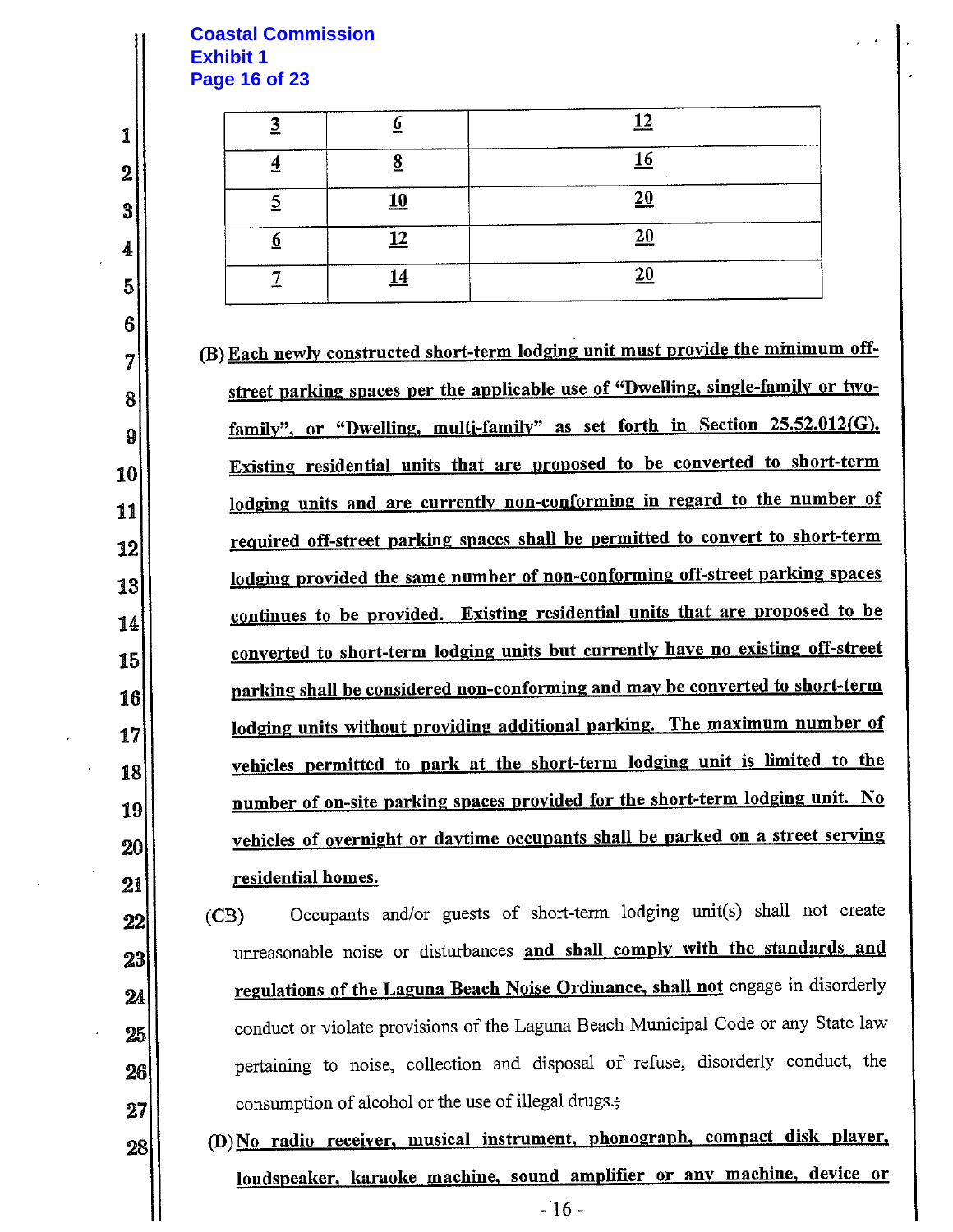# **Coastal Commission Exhibit 1**

 $\mathcal{A}$ 

|                  | <b>Coastal Commission</b><br><b>Exhibit 1</b><br>Page 17 of 23                          |
|------------------|-----------------------------------------------------------------------------------------|
| 1                | equipment that produces or reproduces any sound shall be played outside of any          |
| $\boldsymbol{2}$ | short-term lodging unit or be audible from the usable area of any adjacent              |
| 3                | residences between the hours of 10:00 p.m. and 10:00 a.m.                               |
| 4                | (E) While the short-term lodging unit is rented, the operator shall designate a local   |
| 5                | contact person that will be available twenty four hours per day, seven days per         |
| 6                | week for the purpose of responding within 60 minutes to any issues received             |
| 7                | from either the neighbors of the short-term lodging unit or the responsible             |
| 8                | person renting the short-term lodging unit.                                             |
| 9                | (F) The operator shall provide the City with the name, address and telephone            |
| 10               | number of the local contact person. If the local contact person changes or the          |
| 11               | contact information changes, the operator shall notify the City of the                  |
| 12               | information of the new local contact person within 24 hours.                            |
| 13               | (G) Trash and refuse shall not be stored within public view, except in proper           |
| 14               | containers for the purpose of collection by the City's authorized waste hauler on       |
| 15               | scheduled trash collection days. The containers shall be placed out for collection      |
| 16               | by seven a.m. and taken in by six p.m. to minimize interference with public             |
| 17               | rights-of-way on the scheduled trash collection days. The operator shall use            |
| 18               | reasonable prudent business practices to ensure compliance with all of the              |
| 19               | provisions of Chapter 7.16 (Solid Waste Collection and Disposal) of the Laguna          |
| 20               | Beach Municipal Code and must provide an appropriate number of and type of              |
| 21               | <u>receptacles.</u>                                                                     |
| 22               | (H) Onsite advertising signs for the purpose of leasing the short-term lodging unit as  |
| 23               | a vacation rental are prohibited.                                                       |
| 24               | All advertising (print, online, etc.) must include the City business license and<br>(I) |
| 25               | <b>Administrative Use Permit or Conditional Use Permit numbers.</b>                     |
| 26               | (J) Commercial activities and events such as weddings, receptions and/or large          |
| 27               | parties are prohibited.                                                                 |
| 28               | (K) Three or more confirmed violations of large or unruly gatherings, as defined in     |
|                  | this chapter, will result in an automatic hearing for revocation of the                 |
|                  | $-17-$                                                                                  |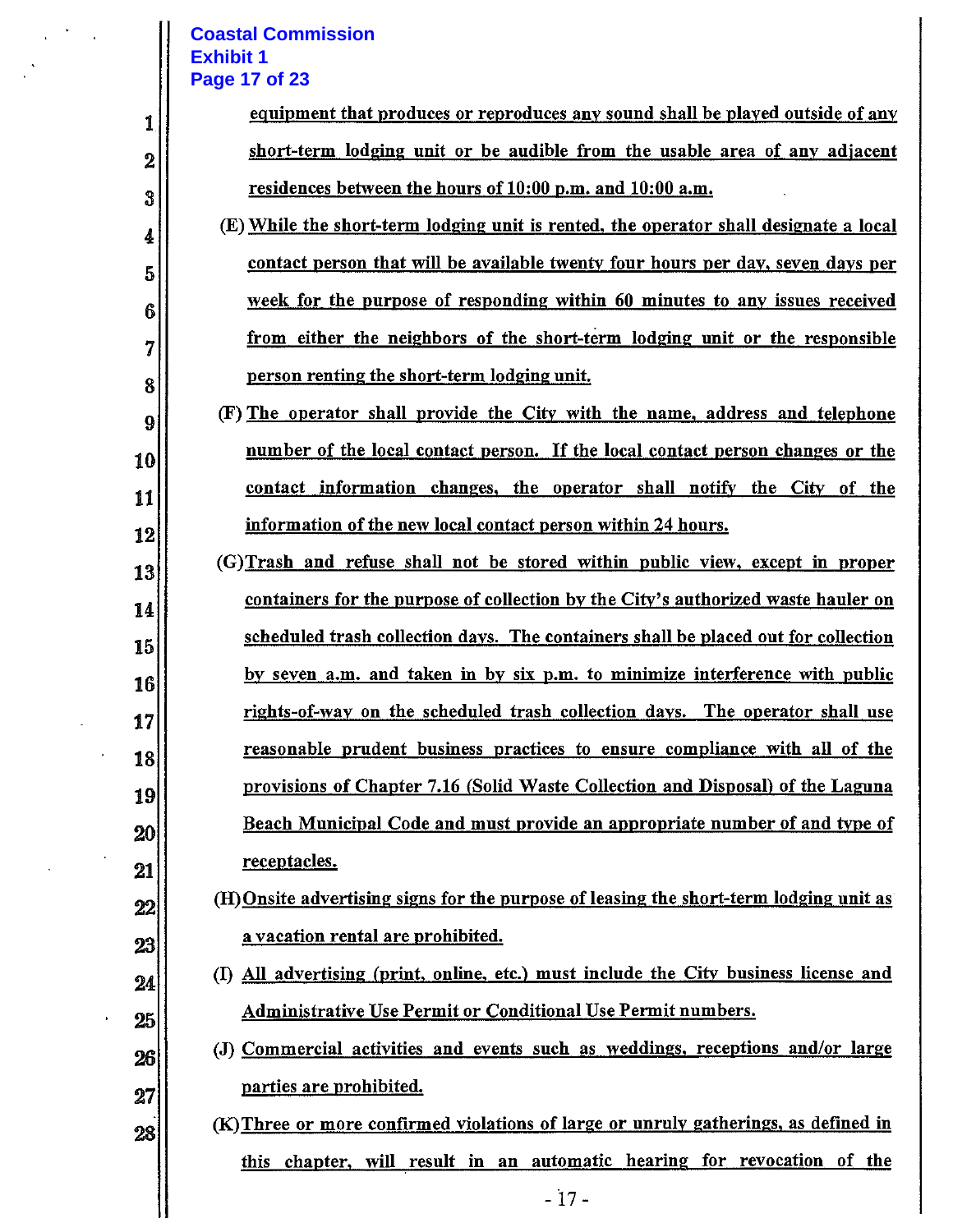## **Coastal Commission Exhibit 1 Page 18 of 23**

 $\frac{1}{2}$  ,  $\frac{1}{2}$ 

J.

 $\bar{\phantom{a}}$ 

 $\sim$   $\lambda$ 

 $\mathbf{r}$ 

|          | <b>Coastal Commission</b><br><b>Exhibit 1</b>                                             |
|----------|-------------------------------------------------------------------------------------------|
|          | <b>Page 18 of 23</b>                                                                      |
| 1        | Administrative Use Permit or Conditional Use Permit.                                      |
| $\bf{2}$ | (L) Each approved short-term lodging unit shall display a valid Administrative Use        |
| 3        | Permit or Conditional Use Permit Resolution in a visible location near the main           |
| 4        | entrance within the rental unit and the conditions of the permit shall be posted          |
| 5        | on the exterior of the rental unit, or property if the unit is set back from the          |
|          | street, in plain view of the public. The permit and conditions shall be on 8.5 x 11       |
|          | inch paper, protected in plastic, with the print no smaller than a 12 font size.          |
|          | (M) (G)A valid business license issued by the City for the separate business of operating |
|          | short-term lodging unit(s) shall be obtained prior to renting short-term lodging.; and    |
|          | $(N)$ (D) A valid Transient Occupancy Registration Certificate issued by the City for the |
|          | lodging unit(s) per Chapter 5.05 (Hotel-Motel Room Tax) shall be obtained prior to        |
|          | renting short-term lodging, and the transient occupancy tax shall be paid as required     |
|          | Every Administrative Use Permit or Conditional Use Permit<br>by that chapter.             |
|          | holder for short-term lodging must submit a quarterly return, whether or not              |
|          | the short-term lodging unit was rented during the quarter and/or Transient                |
|          | <b>Occupancy Tax was collected.</b>                                                       |
|          | (O)Each owner and/or operator of any short-term lodging unit shall keep and               |
|          | provide any records related to the use and occupancy (dates of stay, rent paid,           |
|          | etc.) of the short-term lodging unit to the Director of Finance or his/her designee,      |
|          | at the time that quarterly Transient Occupancy Tax payments are remitted to               |
|          | the City.                                                                                 |
|          | (P) The property owner must maintain liability insurance (homeowners or rental            |
|          | property insurance) in the amount of not less than \$500,000.00 to cover injuries,        |
|          | damages, losses and other claims associated with the short-term lodging.                  |
|          | (Q) Notwithstanding any provision of this title to the contrary, and unless otherwise     |
|          | specifically authorized by an Administrative Use Permit or Conditional Use                |
|          | Permit approved pursuant to this chapter, an Administrative Use Permit or                 |
|          | Conditional Use Permit for short-term lodging is valid for a maximum of three             |
|          | (3) years from the date of approval of the permit, at which time the permit shall         |
|          | $-18-$                                                                                    |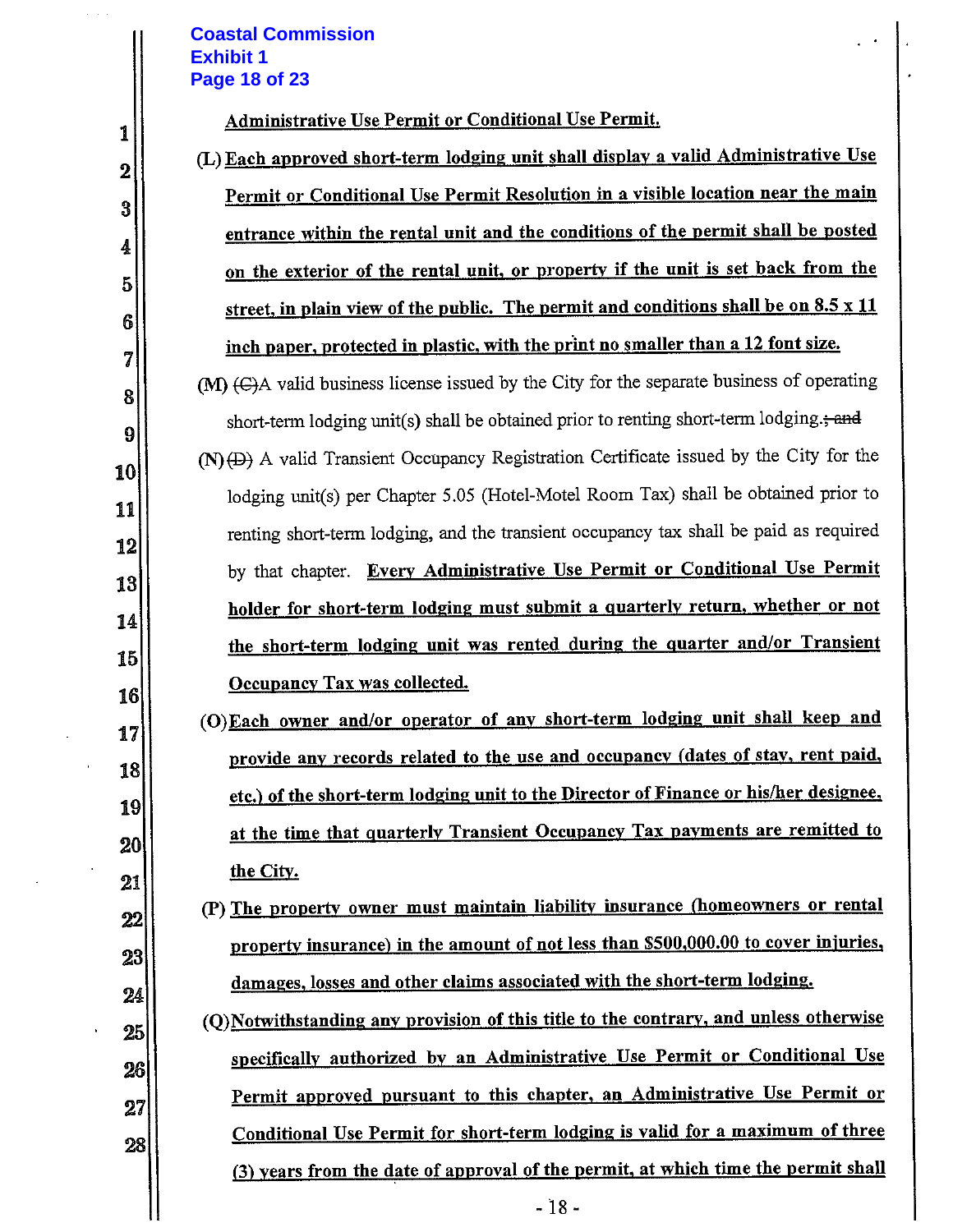#### **Coastal Commission Exhibit 1 Page 19 of 23**

 $\ddot{\phantom{1}}$ 

 $\overline{a}$ 

|                  | <b>Coastal Commission</b><br><b>Exhibit 1</b>                                        |
|------------------|--------------------------------------------------------------------------------------|
|                  | Page 19 of 23                                                                        |
| 1                | expire and be of no further force and effect unless renewed pursuant to this         |
| $\boldsymbol{2}$ | section.                                                                             |
| 3                | (R) Upon a change in ownership of a short-term lodging unit, or a change of the      |
| 4                | agent/operator or any material facts set forth in the application for a short-term   |
| 5                | lodging unit, including an application for renewal of the Administrative Use         |
| 6                | Permit or Conditional Use Permit as described herein, a new Administrative Use       |
| 7                | Permit or Conditional Use Permit shall be required to continue operation of the      |
| 8                | short-term rental property, which the owner shall submit to the City within          |
| 9                | fourteen days of said change.                                                        |
| 10               | (S) An approved Administrative Use Permit or Conditional Use Permit for short-       |
| 11               | term lodging shall be subject to review if written complaints are received. These    |
| 12               | reviews may result in a noticed Public hearing before the Planning Commission.       |
| 13               | Following the public hearing on the matter, the Planning Commission may              |
| 14               | require immediate compliance with conditions of approval, amendment of the           |
| 15               | conditions of approval or the commencement of proceedings to revoke the              |
| 16               | Administrative Use Permit or Conditional Use Permit as provided in Section           |
| 17               | <u>25.05.075.</u>                                                                    |
| 18               |                                                                                      |
| 19               | 25.23.50 Permit does not run with the land. Amortization                             |
| 20               | (A) Notwithstanding any provision of this Title to the contrary and unless expressly |
| 21               | provided otherwise by this chapter, an administrative use permit or conditional      |
| 22               | use permit approved pursuant to this chapter shall not run with the land. The        |
| 23               | permission to operate short-term lodging shall be personal and limited to the        |
| 24               | owner of the property to whom the administrative use permit or conditional use       |
| 25               | permit is issued.                                                                    |
| 26               | (B) No person shall convey or transfer or attempt to convey or transfer an           |
| 27               | administrative use permit or conditional use permit for short-term lodging to        |
| 28               | any other person. Any conveyance or transfer, or attempt to convey or transfer,      |
|                  | an administrative use permit in violation of this section shall be void and shall    |
|                  | $-19-$                                                                               |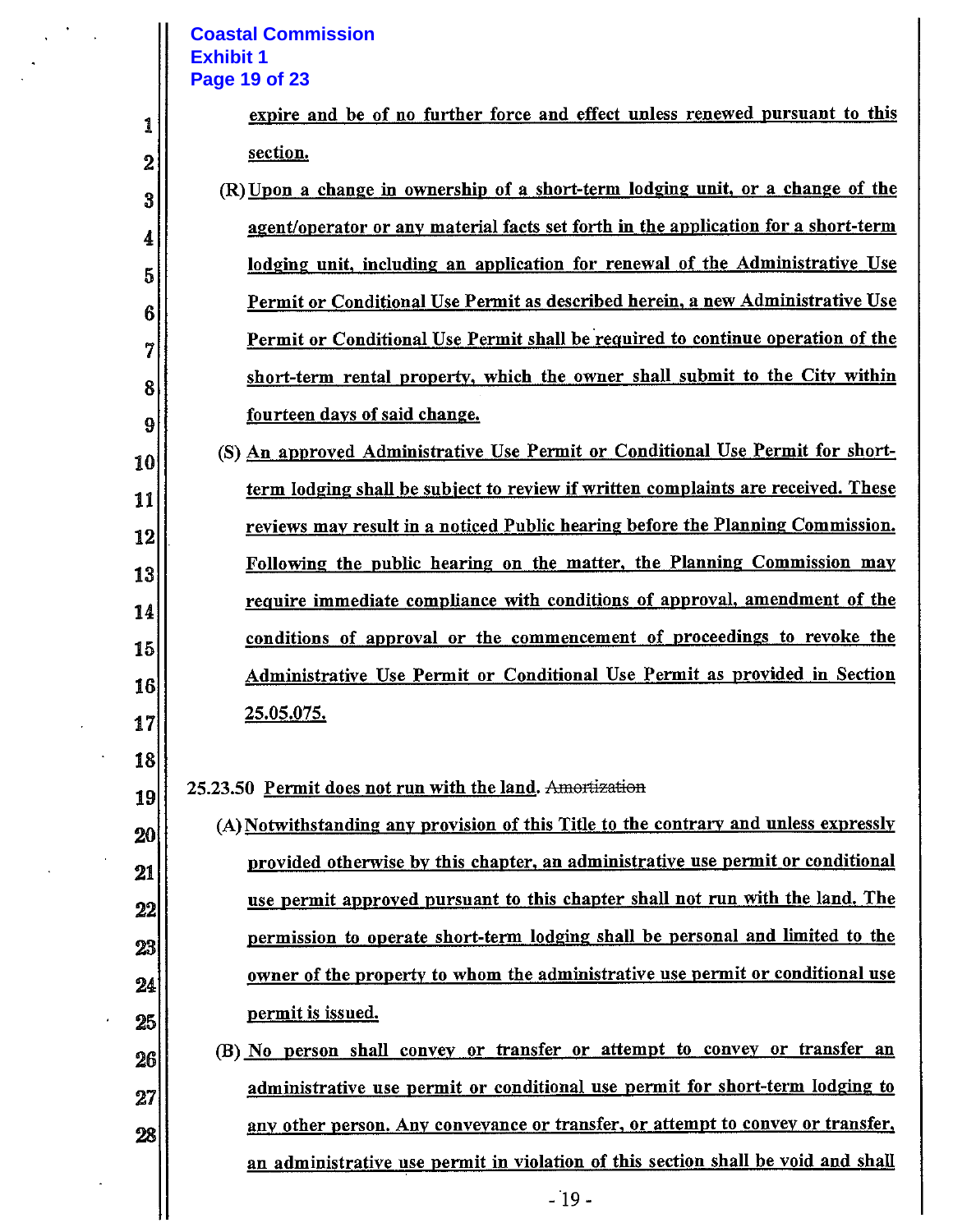## **Coastal Commission Exhibit 1 Page 20 of 23**

constitute a violation of this code.

| $\boldsymbol{2}$ | (C) No person shall convey or transfer or attempt to convey or transfer an             |
|------------------|----------------------------------------------------------------------------------------|
| 3                | administrative use permit or conditional use permit for short-term lodging from        |
| 4                | one property to another property. Any conveyance or transfer, or attempt to            |
| 5                | convey or transfer, an administrative use permit in violation of this section shall    |
| 6                | be void and shall constitute a violation of this code. The operation of any legal,     |
|                  | nonconforming short term lodging unit(s) in existence as of the effective date of this |
| 7                | ordinance shall cease and be discontinued within two years from the effective date of  |
| 8                | the ordinance unless the owner(s) of such units obtain an Administrative Use Permit    |
| 9                | in accordance with the provisions of this title. This section does not in any way      |
| 10               | preclude the requirements of Chapter 5.05, which requires the collection of a          |
| 11               | transient-occupancy tax-for-any-person-renting a space-in a hotel (as defined in       |
| 12               | Section-5.05.020 of this code) containing three or more units for thirty consecutive   |
| 13               |                                                                                        |
| 14               | ealendar days or less.                                                                 |
| 15               |                                                                                        |

# 25.23.60 Continuation of legal short term lodging units in residential zones.

| (A) The operation of any legal short-term lodging unit permitted prior to October      |
|----------------------------------------------------------------------------------------|
| 2020 and located within the R-1, R-2, R-3 or VC zoning districts may continue          |
| as a legal nonconforming use subject to (1) the requirements set forth below, (2)      |
| continuously maintaining a business license for the short-term lodging unit, (3)       |
| fully and timely complying with applicable requirements for record-keeping and         |
| the collection and remittance of transient occupancy taxes, and (4) complying          |
| with all other conditions of the previously approved permit. No new short-term         |
| lodging may be established within the R-1, R-2, R-3 or VC zoning districts.            |
| (B) The right to continue the operation of a preexisting legal short-term lodging unit |
| pursuant to the provision of subsection (A) shall run with the land.                   |
|                                                                                        |

(C) The right to continue the operation of a preexisting legal short-term lodging unit under this section shall lapse in the event that the use of the unit for short-term lodging is abandoned or ceases for a period of twelve or more consecutive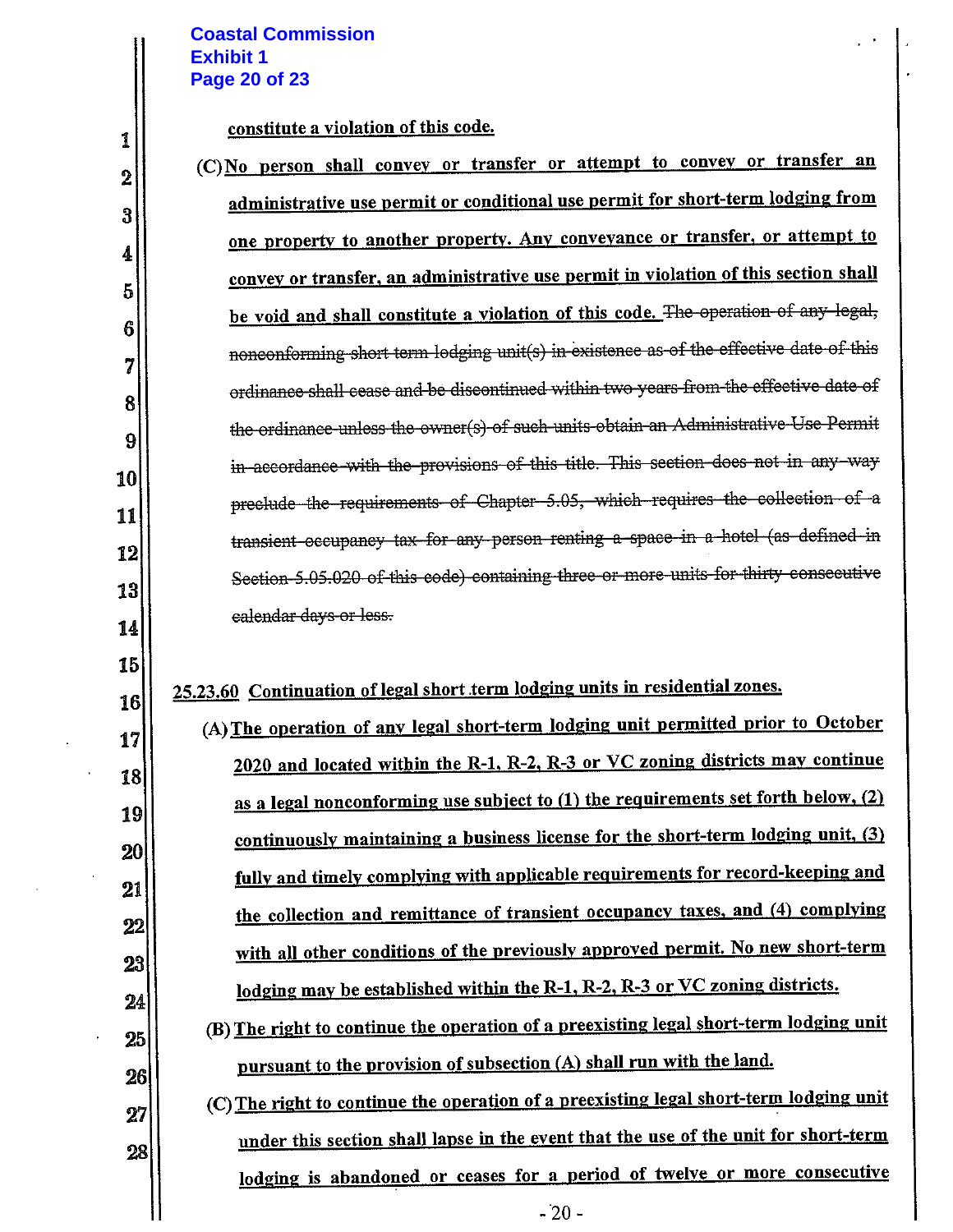#### **Coastal Commission Exhibit 1** Page 21 of 23

#### months.

1

 $\boldsymbol{2}$ 

3

17

18

19

20

21

 $22$ 

23

24

25

26

 $27$ 

28

25.23.065 Continuation of legal short - term lodging units in commercial zones.

(A) The operation of any legal short-term lodging unit permitted prior to October 4 2020 and located within the LB/P, C-N, C-1 or CH-M zoning districts or within  $\overline{5}$ the CBD-1, CBD-2, CBD Central Bluffs, CBD Office or CBD Commercial 6 districts of the Downtown Specific Plan may continue as a legal conforming use 7 subject to (1) the requirements set forth below, (2) continuously maintaining a 8 business license for the short-term lodging unit, (3) fully and timely complying 9 with applicable requirements for record-keeping and the collection and 10 remittance of transient occupancy taxes, and (4) complying with all other 11 conditions of the previously approved permit. The establishment of new short-12 term lodging units within those zoning districts shall conform to the provisions 13 of this chapter. 14

- (B) The right to continue the operation of a preexisting legal short-term lodging unit 15 pursuant to the provisions of subsection (A) shall run with the land. 16
	- (C) The right to continue the operation of a preexisting legal short-term lodging unit under this section shall lapse in the event that the use of the unit for short-term lodging is abandoned or ceases for a period of twelve or more consecutive months, and the unit shall not thereafter be reestablished except as provided by this chapter.

25.23.70 Responsibilities of Short - Term Lodging Hosting Platforms.

- (A) Hosting platforms shall be responsible for collecting all applicable transient occupancy taxes and remitting the same to the City. The hosting platform shall be considered an agent of the host for purposes of transient occupancy tax collections and remittance responsibilities.
- (B) Subject to applicable laws, hosting platforms shall disclose to the City on a regular basis each short-term lodging rental listing located in the City, the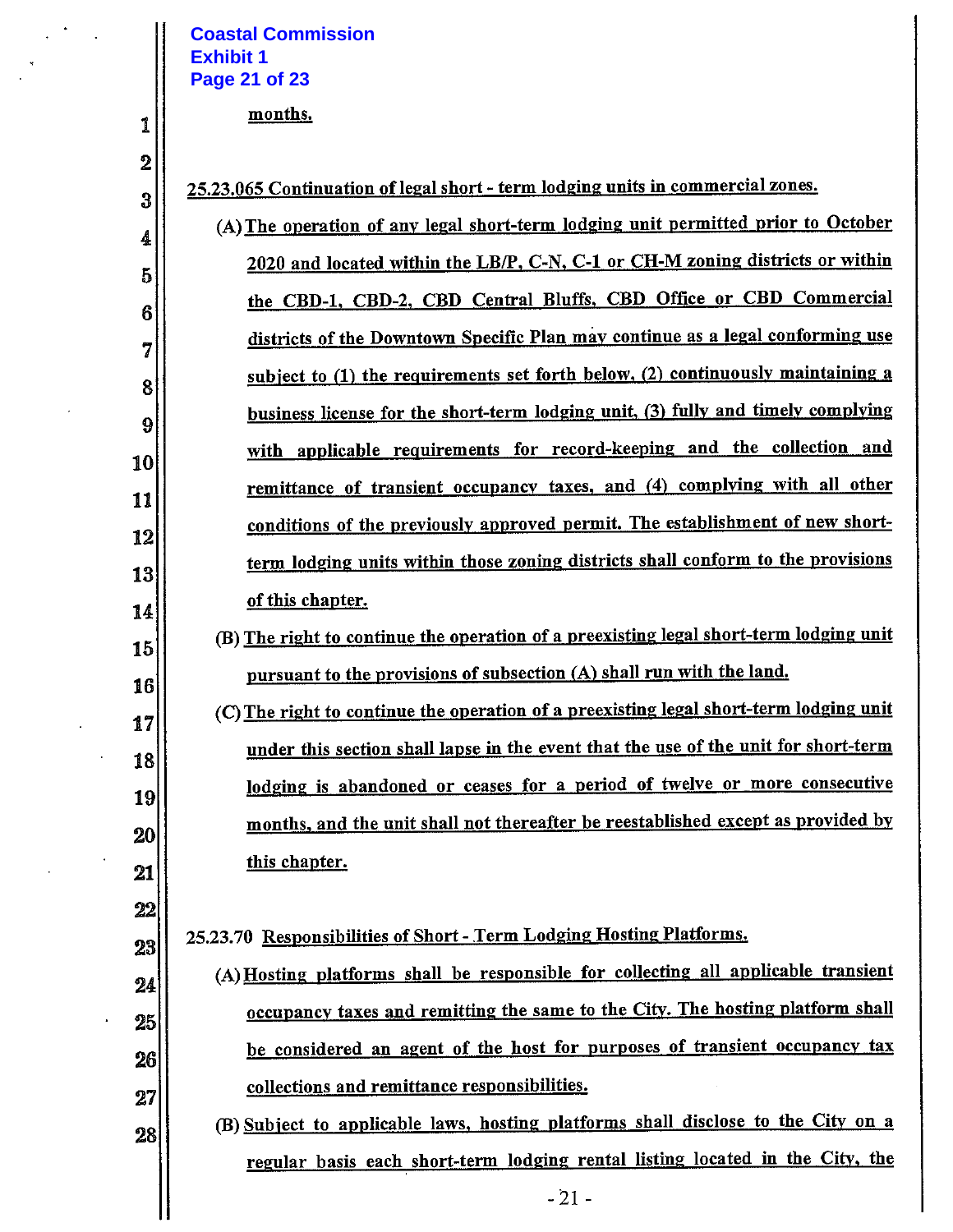# **Coastal Commission Exhibit 1 Page 22 of 23**

Н

 $\ddot{\phantom{0}}$ 

 $\overline{\phantom{a}}$ 

 $\bar{\psi}$ 

| 1        | names of the persons responsible for each such listing, the address of each such        |
|----------|-----------------------------------------------------------------------------------------|
| $\bf{2}$ | listing, the length of stay for each such listing, and the price paid for each stay.    |
| 3        | (C) Hosting platforms shall not complete any booking transaction for any short-term     |
| 4        | rental unless it is listed on the City's registry of approved short-term lodging        |
| 5        | units at the time the hosting platform receives a fee for the booking transaction.      |
| 6        | 25.23.80 Violations.                                                                    |
| 7        | (A) Additional conditions. In the event a violation of any provision of this chapter by |
| 8        | any occupant, owner, hosting platform or operator of a short-term lodging unit,         |
| 9        | the Director of Community Development or his or her designee may impose                 |
| 10       | additional conditions on the use of the subject short-term lodging unit to ensure       |
| 11       | that future such violations are avoided. If a second violation occurs, then the         |
| 12       | Director of Community Development may proceed with the commencement of                  |
| 13       | revocation procedures provided in Section 25.05.075.                                    |
| 14       | (B) Administrative use permit modification, suspension and revocation. A violation      |
| 15       | of any provision of this chapter by any occupant, owner, hosting platform or            |
| 16       | operator of a short-term lodging unit shall constitute grounds for modification,        |
| 17       | suspension or revocation of the subject short-term lodging unit administrative          |
| 18       | use permit or conditional use permit pursuant to Section 25.05.075 of this code.        |
| 19       | (C) Administrative citation. In addition or as an alternative to any other remedy       |
| 20       | provided by state law or this code, the City may issue an administrative citation       |
| 21       | to the owner, hosting platform or operator pursuant to chapter 1.15 of this code        |
| 22       | if there is any violation of this chapter committed, caused or maintained by such       |
| 23       | person for each day of such violation. In such case, the City shall issue said          |
| 24       | citation for the first and any additional violations in the amount of \$1,000 per       |
| 25       | violation.                                                                              |
| 26       | person, including without limitation owners, hosting platforms or<br>$(D)$ Any          |
| 27       | operators, violating any of the provisions of this chapter shall be guilty of a         |
| 28       | misdemeanor. Each day that such a violation occurs shall constitute a separate          |
|          | offense.                                                                                |
|          | $-22-$                                                                                  |

 $\ddot{\phantom{a}}$